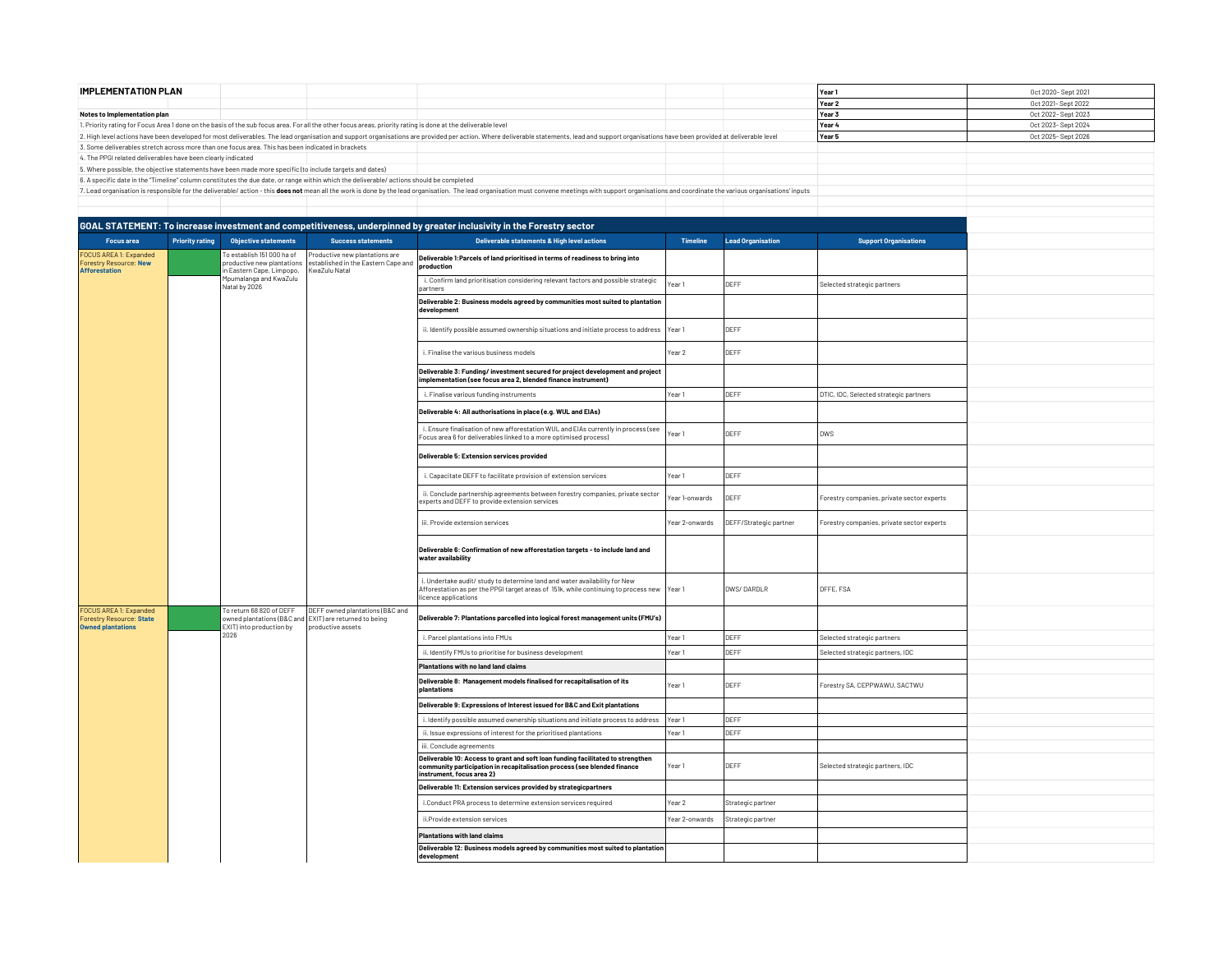|                                                                                                   |          |                                                                             |                                                                        | i. Conduct PRA process to guide the outcomes for the selected business model                                                                                                             | Year 1                 | DEFF                                | CEPPWAWU, SACTWU                                              |                               |
|---------------------------------------------------------------------------------------------------|----------|-----------------------------------------------------------------------------|------------------------------------------------------------------------|------------------------------------------------------------------------------------------------------------------------------------------------------------------------------------------|------------------------|-------------------------------------|---------------------------------------------------------------|-------------------------------|
|                                                                                                   |          |                                                                             |                                                                        | ii. Finalise the various business models                                                                                                                                                 | Year <sub>1</sub>      | DEFF                                | Forestry SA, CEPPWAWU, SACTWU                                 |                               |
|                                                                                                   |          |                                                                             |                                                                        | Deliverable 13: Land claims finalised                                                                                                                                                    |                        |                                     |                                                               |                               |
|                                                                                                   |          |                                                                             |                                                                        | i. Finalise land claims                                                                                                                                                                  | Year 1                 | DARDLR                              | Land Claims Commission, DEFF, CEPPWAWU,<br>SACTWU             |                               |
|                                                                                                   |          |                                                                             |                                                                        | Deliverable 14: Access to grant and soft loan funding facilitated to strengthen<br>community participation in recapitalisation process (see blended finance<br>instrument, focus area 2) | Year 1                 | DEFF                                |                                                               |                               |
|                                                                                                   |          |                                                                             |                                                                        | Deliverable 15: Extension services provided                                                                                                                                              |                        |                                     |                                                               |                               |
|                                                                                                   |          |                                                                             |                                                                        | i. Capacitate DEFF to facilitate provision of extension services                                                                                                                         | Year 1-2               | DEFF                                |                                                               |                               |
|                                                                                                   |          |                                                                             |                                                                        | ii. Conclude partnership agreements between forestry companies, private sector<br>experts and DEFF to provide extension services                                                         | Year 1-onwards         | DEFF                                | Forestry companies, private sector experts                    |                               |
|                                                                                                   |          |                                                                             |                                                                        | iii. Provide extension services                                                                                                                                                          | Year 2-onwards         | IDEEE                               | Forestry companies, private sector experts                    |                               |
| FOCUS AREA 1: Expanded<br><b>Forestry Resource: State</b><br><b>Owned &amp; New Afforestation</b> |          |                                                                             |                                                                        | Deliverable 16: DEFF capacity building and structural changes instituted to<br>support increases in primary resource (also listed in Skills Focus area 5b)                               |                        |                                     |                                                               |                               |
|                                                                                                   |          |                                                                             |                                                                        | i. Undertake a review process in DEFF to determine current human resource<br>capacity and competence                                                                                     | Year 1                 | DEFF                                |                                                               |                               |
|                                                                                                   |          |                                                                             |                                                                        | ii. Institute the required organisational change following the review                                                                                                                    | Year 2                 | DEFF                                |                                                               |                               |
|                                                                                                   |          |                                                                             |                                                                        | iii. Reallocate budget to provide extension and enabling services once DEFF<br>plantation ownership is transferred                                                                       | Year 2-onwards         | IDEEE                               |                                                               |                               |
|                                                                                                   |          |                                                                             |                                                                        | Deliverable 17: PRA process implemented for all plantation developments that<br>ideally incorporate the valuation of community/ plantation assets (e.g. the ABCD<br>model)               |                        |                                     |                                                               |                               |
|                                                                                                   |          |                                                                             |                                                                        | i. Execute the PRA process for all plantation developments                                                                                                                               | Year 1                 | DEFF/ Selected Strategic<br>partner |                                                               |                               |
|                                                                                                   |          |                                                                             |                                                                        | ii. Integrate tools such as ABCD model into PRA process to enable leveraging of<br>community assets:                                                                                     | Year 1                 | DEFF/ Selected Strategic<br>partner |                                                               |                               |
|                                                                                                   |          |                                                                             |                                                                        | Deliverable 18: Communities provided with expert services in establishing<br>governance and business structures                                                                          |                        |                                     |                                                               |                               |
|                                                                                                   |          |                                                                             |                                                                        | i. Compile list of expert services required by communities                                                                                                                               | Year 1                 | DEFF/ Strategic partner             |                                                               |                               |
|                                                                                                   |          |                                                                             |                                                                        | ii. Source and deploy experts to provide needed advice (as determined by the<br>specific needs of each community during PRA process)                                                     | Year 2-onwards         | DEFF/ Strategic partner             |                                                               |                               |
| FOCUS AREA 1: Expanded<br><b>Forestry Resource: KZN pest</b><br>affected areas                    |          | To return 13800 ha of KZN<br>pest affected areas into<br>production by 2026 |                                                                        | Deliverable 19: Funding support obtained for small growers as committed<br>through the World Forestry Congress Legacy project (Also see Deliverable 14 -<br>COVID Response)              |                        |                                     |                                                               |                               |
|                                                                                                   |          |                                                                             |                                                                        | i. Investigate different sources of funding for communities investigated and<br>finalise available options                                                                               | Year 1                 | DEFF                                | Forestry SA                                                   |                               |
|                                                                                                   |          |                                                                             |                                                                        | ii. Disburse funding to small growers for reforrestation purposes                                                                                                                        | Year 1 and Year 2 DEFF |                                     |                                                               |                               |
| FOCUS AREA 1: Expanded<br><b>Forestry Resource: Fire</b><br>affected areas in the                 |          | To return 17600 ha of WC<br>fire affected areas into<br>production by 2026  |                                                                        | Deliverable 20: Funding efforts coordinated to enable replanting of WC fire<br>affected areas                                                                                            |                        |                                     |                                                               |                               |
| <b>Western Cape</b>                                                                               |          |                                                                             |                                                                        | i. Develop a process to determine funding options available and facilitate the flow<br>of funding                                                                                        | Year 1                 | DEFF                                | Various impacted landowners                                   |                               |
| <b>Focus</b> area                                                                                 |          | <b>Objective</b>                                                            | <b>Success statements</b>                                              | Deliverable statements & High level actions                                                                                                                                              | <b>Priority</b>        | Timeline                            | <b>Lead department</b>                                        | <b>Support Department</b>     |
| <b>FOCUS AREA 1: Maintenance</b><br>of Forestry resource: Pests                                   | diseases | To reduce the annual losses from pests &                                    | Effective border control and<br>quarantine mechanisms put in place     | Deliverable 1: Bilateral agreements with the neighbouring countries revitalised                                                                                                          |                        |                                     |                                                               |                               |
| & Disease                                                                                         |          |                                                                             | to prevent the establishment and<br>spread of pests & diseases         | i.Escalate the implementation / honoring of bilateral agreements to SADC<br>oversight body                                                                                               |                        | Year 1                              | Natl Forest Pests & Disease Committee through<br>IDEEE        | SADC Regional FLEGT Programme |
|                                                                                                   |          |                                                                             |                                                                        | ii.Finalise outstanding bilateral agreements                                                                                                                                             |                        | Year 1                              | Natl Forest Pests & Disease Committee through<br><b>DEEF</b>  | SADC Regional FLEGT Programme |
|                                                                                                   |          |                                                                             |                                                                        | iii. Activate the existing task team to drive implementation of bilateral agreements                                                                                                     |                        | Year 1-2                            | Natl Forest Pests & Disease Committee through<br><b>IDEFF</b> |                               |
|                                                                                                   |          |                                                                             |                                                                        | iv. Liaise with Dept of of Home Affairs to ensure alignment with the centralised<br>Border Management authority                                                                          |                        | Year 2                              | Natl Forest Pests & Disease Committee through<br>IDEEE        | Dept of Home Affairs          |
|                                                                                                   |          |                                                                             | Disaster relief funding available for<br>nests & disease outbreaks     | Deliverable 2: Forestry disaster relief funding made available to deal with pests &<br>disease                                                                                           |                        |                                     |                                                               |                               |
|                                                                                                   |          |                                                                             |                                                                        | i. Develop a disaster management plan that includes pests&diseases                                                                                                                       |                        | Year 1                              | Natl Forest Pests & Disease Committee through<br>DEFF         | COGTA                         |
|                                                                                                   |          |                                                                             |                                                                        | ii. Put processes in place to access disaster funds available from CoGTA                                                                                                                 |                        | Year 2                              | Natl Forest Pests & Disease Committee through<br>DEFF         | COGTA                         |
|                                                                                                   |          |                                                                             | incorporate the establishment of a<br>National Pest & Disease Advisory | The National Forest Act amended to <b>Deliverable 3: National Pest &amp; Disease Committee recognised as an Advisory</b><br>body, with a clear ToR developed                             |                        | Year 1                              | Natl Forest Pests & Disease Committee through<br>DEFF         | Forestry SA, FABI             |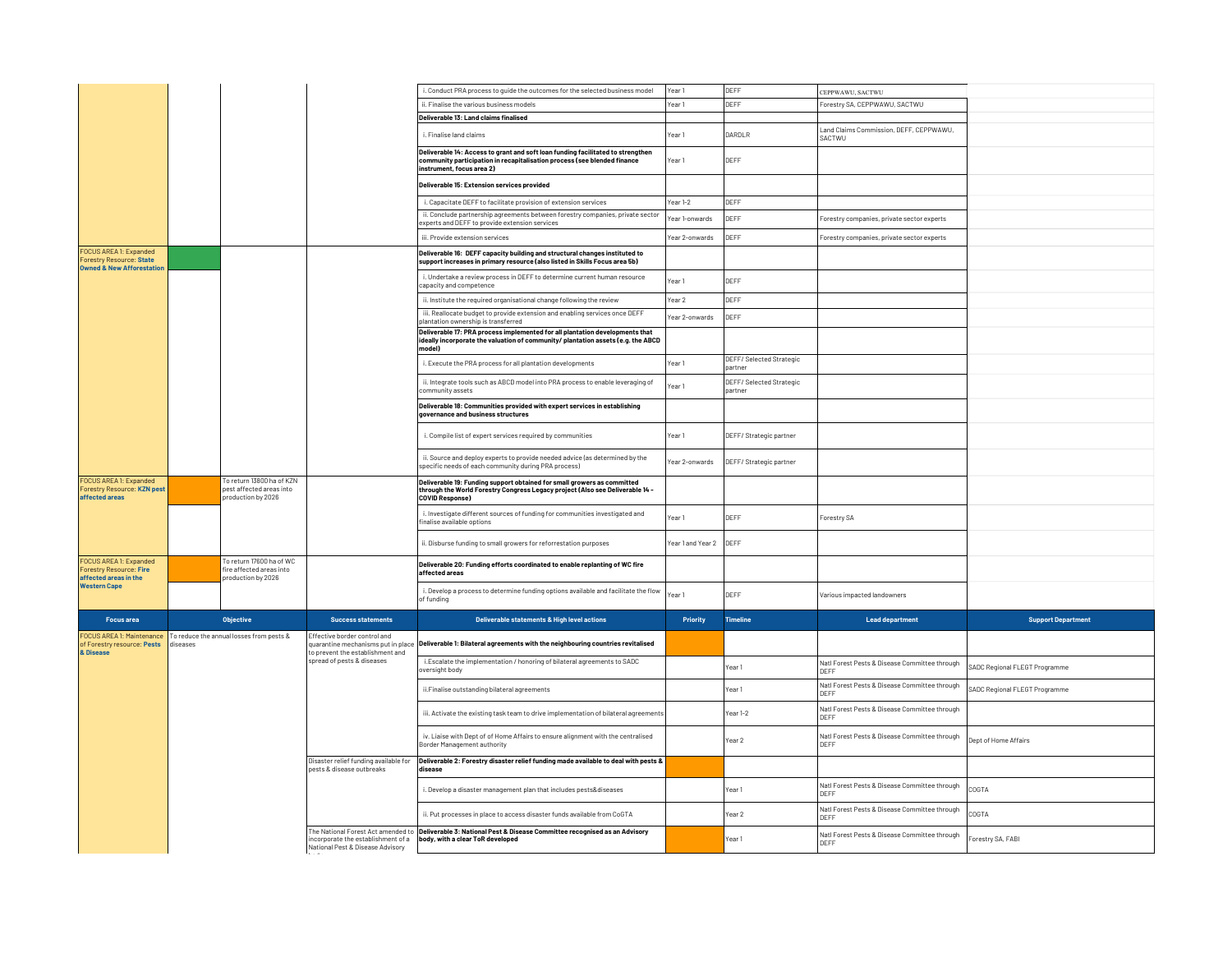|                                                         |                                        | body                                                                                                                                         | i. Amend NFA to allow for the legal establishment of the Nat. Pest and Disease<br>advisory body                                                                                                                                   | Year 1            | DEFF                                                         |                            |
|---------------------------------------------------------|----------------------------------------|----------------------------------------------------------------------------------------------------------------------------------------------|-----------------------------------------------------------------------------------------------------------------------------------------------------------------------------------------------------------------------------------|-------------------|--------------------------------------------------------------|----------------------------|
|                                                         |                                        |                                                                                                                                              | ii. Officially constitute the National Pests and Disease Committee according to the<br>revised NFA, and develop Terms of reference                                                                                                | Year 1            | Natl Forest Pests & Disease Committee through<br><b>DEFF</b> | Forestry SA, FABI          |
|                                                         |                                        | i. A user-friendly, easily accessible<br>biosecurity digital platform built and<br>maintained                                                | Deliverable 4: Biosecurity digital platform developed and maintained that will<br>benefit multiple sectors                                                                                                                        |                   |                                                              |                            |
|                                                         |                                        | ii. Use of data to enable appropriate<br>risk assessment and management                                                                      | i. Identify champion to lead the development of this resource                                                                                                                                                                     | Year 1            | Forestry SA                                                  | FABI, DEFF, DALRRD         |
|                                                         |                                        |                                                                                                                                              | ii. Develop profile of existing pest and disease management data                                                                                                                                                                  | Year 2            | FABI                                                         | Forestry SA, DEFF          |
|                                                         |                                        |                                                                                                                                              | iii. Conclude agreements with all relevant stakeholders around the sharing of data                                                                                                                                                | Year 2            | Forestry SA                                                  | FABI, DEFF, DALRRD         |
|                                                         |                                        |                                                                                                                                              | iv. Develop a centralised platform where all data will be stored                                                                                                                                                                  | Year 2            | FABI                                                         | Forestry SA, DEFF, DALRRD  |
|                                                         |                                        |                                                                                                                                              | v. Undertake monitoring for pests & diseases and record outbreaks                                                                                                                                                                 | Year 3-5          | FABI                                                         | Forestry SA                |
|                                                         |                                        | Capacity constraints are addressed<br>through the appointment of staff in<br>the Plant Health Directorate<br>(including inspection services) | Deliverable 5: Capacity constraints in implementing pest & disease management<br>addressed, specifically in Plant Health Unit (DALRRD) and inspection services<br>(bio control agents)                                            |                   |                                                              |                            |
|                                                         |                                        |                                                                                                                                              | i. Document capacity shortages and make available required budget                                                                                                                                                                 | Year 1            | [DALRRD]<br>DEFF, FSA                                        |                            |
|                                                         |                                        |                                                                                                                                              | ii. Undertake recruitment process to employ/source the required capacity                                                                                                                                                          | Year <sub>2</sub> | [DALRRD]                                                     | DEFF. FSA                  |
|                                                         |                                        |                                                                                                                                              | Secure capacity and expertise through support of existing pests & disease<br>management (Covered by RDI focus area)                                                                                                               |                   |                                                              |                            |
|                                                         |                                        |                                                                                                                                              | i.Ensure the finalisation of FSA/DEFF/UP MOU (PPGI)                                                                                                                                                                               | Year 1            | DEFF                                                         | FSA, FABI-UP               |
| FOCUS AREA 1: Maintenance<br>of Forestry resource: Fire | To reduce the annual losses from fires | Targeted FPAs provided with the<br>required support to continue<br>operations                                                                | Deliverable 6: Support provided to Fire Protection Associations (FPAs)                                                                                                                                                            |                   |                                                              |                            |
|                                                         |                                        |                                                                                                                                              | i. Identify forestry growth areas, and the accompanying FPAs that require support                                                                                                                                                 | Year 1            | National Fire Advisory Forum through DEFF                    | Forestry SA, FPA's, COGTA  |
|                                                         |                                        |                                                                                                                                              | ii. Based on funding available, execute the roll out of financial support to the<br>prioritised FPAs                                                                                                                              | Year 1            | National Fire Advisory Forum through DEFF                    | Forestry SA, FPA's         |
|                                                         |                                        |                                                                                                                                              | iii. Undertake proper assessment of FPAs to identify non-functional FPAs                                                                                                                                                          | Year 2            | National Fire Advisory Forum through DEFF                    | Forestry SA<br>Forestry SA |
|                                                         |                                        |                                                                                                                                              | iv. Develop strategies to support FPAs                                                                                                                                                                                            | Year 2            | National Fire Advisory Forum through DEFF                    |                            |
|                                                         |                                        |                                                                                                                                              | v. Roll out support strategies                                                                                                                                                                                                    | Year 3-5          | National Fire Advisory Forum through DEFF                    | Forestry SA                |
|                                                         |                                        | Conflicts in legislation addressed                                                                                                           | Deliverable 7: Conflicting legislation in NVFF, the Fire Brigade Services Act and<br>the Municipal Structures Act reviewed and aligned                                                                                            |                   |                                                              |                            |
|                                                         |                                        |                                                                                                                                              | i. Establish a colloquim                                                                                                                                                                                                          | Year 1            | National Fire Advisory Forum through DEFF                    | SALGA, COGTA, Forestry SA  |
|                                                         |                                        |                                                                                                                                              | ii. Map out areas of conflict drawing on existing documents/ blueprints that have<br>been developed                                                                                                                               | Year <sub>1</sub> | National Fire Advisory Forum through DEFF                    | Forestry SA                |
|                                                         |                                        |                                                                                                                                              | iii. Take action to address conflicting legislation                                                                                                                                                                               | Year 2            | National Fire Advisory Forum through DEFF                    |                            |
|                                                         |                                        | Finalisation of NVFF Act<br>Amendments                                                                                                       | Deliverable 8: Amendments to NVFF Act reviewed and signed off                                                                                                                                                                     |                   |                                                              |                            |
|                                                         |                                        |                                                                                                                                              | i. Get amendments signed off and gazetted                                                                                                                                                                                         | Year 1            | National Fire Advisory Forum through DEFF                    |                            |
|                                                         |                                        |                                                                                                                                              | ii. Formulate regulations to correspond to legislation                                                                                                                                                                            | Year <sub>2</sub> | National Fire Advisory Forum through DEFF                    |                            |
|                                                         |                                        | prevention strategies/ functions                                                                                                             | Organisational mandates clarified to Deliverable 9: Alignment/ clarification of different organisational mandates -<br>ensure efficient management of fire DEFF (Forestry Branch) vs WoF vs Disaster Management vs Municipalities |                   |                                                              |                            |
|                                                         |                                        |                                                                                                                                              | i. Review organisational mandates of DEFF, WoF and Disaster Management vs<br>Municipalities                                                                                                                                       | Year 1            | National Fire Advisory Forum through DEFF                    |                            |
|                                                         |                                        |                                                                                                                                              | ii. Communicate the newly aligned structures and mandates to all relevant<br>stakeholders                                                                                                                                         | Year 1            | National Fire Advisory Forum through DEFF                    |                            |
|                                                         |                                        | Municipal Chief Fire Officers<br>capacitated to fulfil their role as Fire<br><b>Protection Officers</b>                                      | Deliverable 10: Chief Fire Officers capacitated to fulfil their legislated roles<br>(including delegating the necessary powers to FPA's)                                                                                          |                   |                                                              |                            |
|                                                         |                                        |                                                                                                                                              | i. Determine the capacity constraints of CFO's                                                                                                                                                                                    | Year 1            | National Fire Advisory Forum through DEFF                    |                            |
|                                                         |                                        |                                                                                                                                              | ii. Develop a capacity building plan and set aside budget to address the capacity<br>constraints                                                                                                                                  | Year 1            | National Fire Advisory Forum through DEFF                    |                            |
|                                                         |                                        |                                                                                                                                              | iii. Train CFOs on their legislated role                                                                                                                                                                                          | Year 1            | National Fire Advisory Forum through DEFF                    |                            |
|                                                         |                                        |                                                                                                                                              | Deliverable 11: Fire protection management structures formalised with clear<br>Terms of Reference developed                                                                                                                       |                   |                                                              |                            |
|                                                         |                                        | The National Veld and Forest Fire<br>Amendment Bill amended to                                                                               | i. Amend NFA to allow for the legal establishment of the Nat. Fire Advisory<br>ommittee                                                                                                                                           | Year 1            | National Fire Advisory Forum through DEFF                    |                            |
|                                                         |                                        | incorporate the establishment of a<br>National Fire Protection Advisory                                                                      | ii. Officially constitute the National Fire Advisory Committee according to the<br>revised NFA, and develop Terms of reference                                                                                                    | Year <sub>1</sub> | National Fire Advisory Forum through DEFF                    |                            |
|                                                         |                                        | body                                                                                                                                         |                                                                                                                                                                                                                                   |                   |                                                              |                            |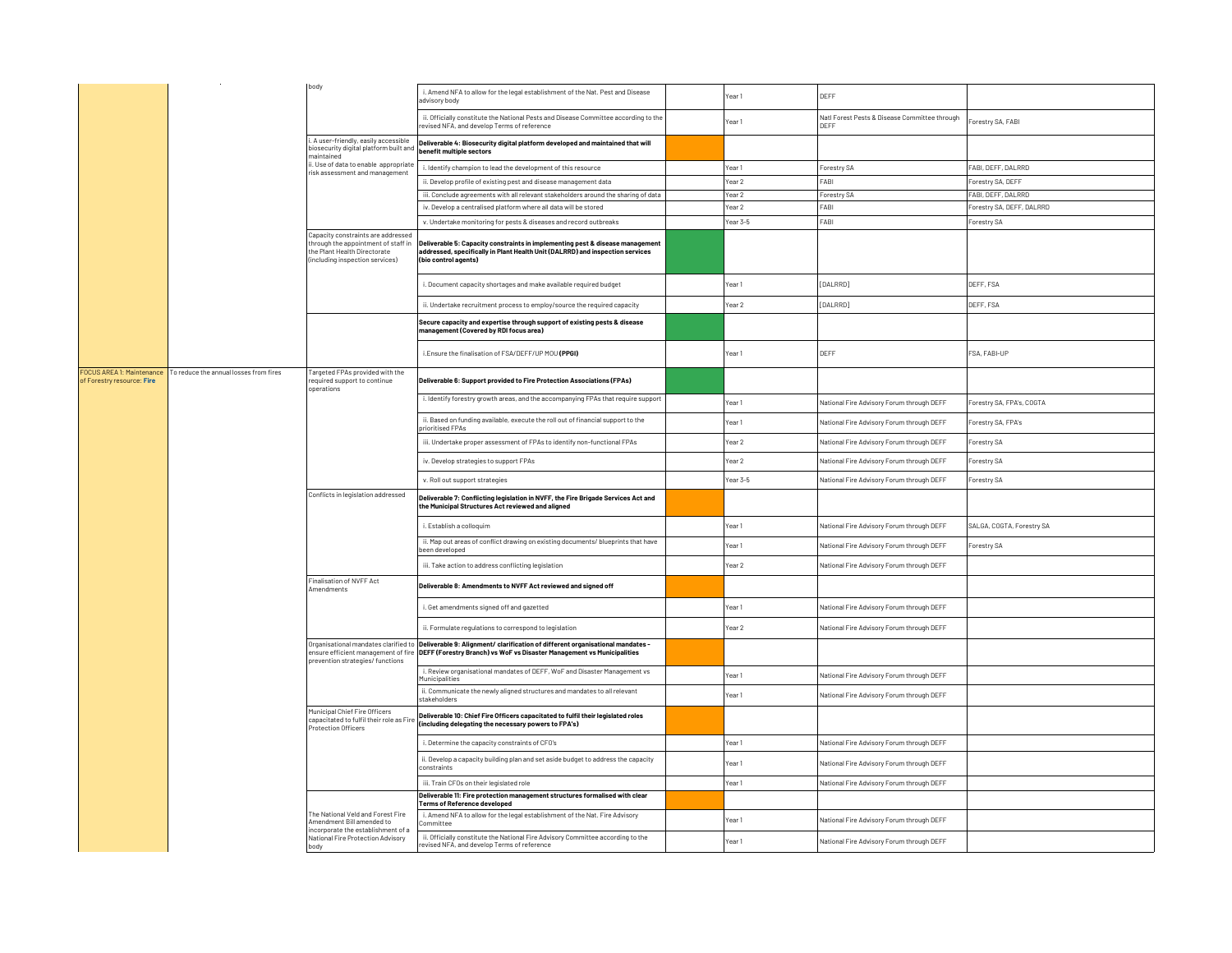|                                                                         |                                                                                                  | Improved access to weather data                                                                               | Deliverable 12:A weather data and national Fire Danger Rating programme<br>implemented                                                                                         |                   |                                           |                                                            |
|-------------------------------------------------------------------------|--------------------------------------------------------------------------------------------------|---------------------------------------------------------------------------------------------------------------|--------------------------------------------------------------------------------------------------------------------------------------------------------------------------------|-------------------|-------------------------------------------|------------------------------------------------------------|
|                                                                         |                                                                                                  |                                                                                                               | i. Develop the system requirements for the weather database and National Fire<br>Danger Rating programme                                                                       | Year <sub>1</sub> | National Fire Advisory Forum through DEFF |                                                            |
|                                                                         |                                                                                                  |                                                                                                               | ii. Obtain funding for the weather database and National Fire Danger rating<br>programme                                                                                       | Year 1            | National Fire Advisory Forum through DEFF |                                                            |
|                                                                         |                                                                                                  |                                                                                                               | ii. Develop the weather database and National Fire Danger Rating programme                                                                                                     | Year 2 onwards    | National Fire Advisory Forum through DEFF |                                                            |
|                                                                         |                                                                                                  |                                                                                                               | Deliverable 13: A centralised national fire database to better manage fire<br>outbreaks developed and maintained                                                               |                   |                                           |                                                            |
|                                                                         |                                                                                                  | . Greater awareness and<br>nformation sharing among the<br>general public in terms of high-risk<br>fire area  | i.Develop a proposal for the National Fire database and secure funding                                                                                                         | Year <sub>1</sub> | National Fire Advisory Forum through DEFF | COGTA                                                      |
|                                                                         |                                                                                                  |                                                                                                               | ii. Develop a National fire database in conjunction with all relevant stakeholders                                                                                             | Year 2            | National Fire Advisory Forum through DEFF | COGTA                                                      |
|                                                                         |                                                                                                  | ii. Utilisation of the data by various<br>stakeholders to ensure greater<br>efficiencies in the deployment of | iii.Develop and implement a general public awareness and education campaign                                                                                                    | Year 2-3          | National Fire Advisory Forum through DEFF | COGTA                                                      |
|                                                                         |                                                                                                  | fire resources                                                                                                | iv.Put in place systems and process to ensure the use of the data                                                                                                              | Year 2-5          | National Fire Advisory Forum through DEFF | COGTA                                                      |
|                                                                         |                                                                                                  |                                                                                                               | Greater support for Fire R&D and Research Capacity (Covered by RDI Forums -<br>Focus area 5a)                                                                                  |                   |                                           |                                                            |
| <b>FOCUS AREA 1: COVID</b><br>Response - short term                     | To increase social employment                                                                    | Job creation                                                                                                  | Deliverable 14: Joint proposal developed containing delivery ready projects                                                                                                    | Year1             | DEFF, FSA, PAMSA, IDC                     |                                                            |
| <b>FOCUS AREA 1: COVID</b><br><b>Response - short to medium</b><br>term | To improve food security of community<br>growers                                                 | i. Wider adoption of agroforestry by<br>mall growers/ community growers<br>i. Improved food security          | Deliverable 15: Implementation / wider adoption of Agroforestry                                                                                                                |                   |                                           |                                                            |
|                                                                         |                                                                                                  |                                                                                                               | i. Document and synthesise findings from Agroforestry projects and pilots<br>currently underway                                                                                | Year 1            | DEFF                                      | ARC, SAFCOL, MTO, UKZN, UP, FSA                            |
|                                                                         |                                                                                                  |                                                                                                               | ii. Develop Agroforestry guidelines / information pack capturing different<br>agroforestry configurations (also consider inclusion of Agroforestry in greenfields<br>projects) | Year <sub>1</sub> | DEFF                                      | ARC, SAFCOL, MTO, UKZN, UP, FSA, DWS                       |
|                                                                         |                                                                                                  |                                                                                                               | iii. Distribute the information to small growers/ community growers                                                                                                            | Year <sub>2</sub> | DEFF                                      | ForestrySA                                                 |
|                                                                         |                                                                                                  |                                                                                                               | iv. Engage with corporate timber growers to allow neighbouring small scale<br>growers to grow other crops on their land (specifically intercropping)                           | Year 2            | DEFF                                      | ForestrySA, Industry, DWS                                  |
|                                                                         |                                                                                                  |                                                                                                               | v. Provide training and extension services to small growers/ community growers<br>on agroforestry practices                                                                    | Year 2 - Year 5   | DEFF                                      | ForestrySA, DALRRD                                         |
|                                                                         |                                                                                                  |                                                                                                               | Note: funding dealt with through Blended finance instrument (Focus area 2:<br>Deliverable 4&5)                                                                                 |                   |                                           |                                                            |
| FOCUS AREA 2:<br><b>Transformation: Land claim</b>                      | . To increase community ownership and<br>conomic benefits related to plantation                  | i. Outstanding land claims finalised<br>within agreed timeframes                                              | Deliverable 1: Land claims expedited (particularly those close to finalisation)                                                                                                |                   |                                           |                                                            |
| & post settlement support                                               |                                                                                                  |                                                                                                               |                                                                                                                                                                                |                   |                                           |                                                            |
|                                                                         | activities<br>. To expand community and black business<br>opportunities with improved commercial | i. A post-settlement support<br>package is in place                                                           | i. Convene a quarterly national-level forum to deal with land claims issues                                                                                                    | Year 1            | DALRRD (LCC)                              | DEFF, CEPPWAWU, SACTWU                                     |
|                                                                         | riability                                                                                        |                                                                                                               | ii. Obtain details of outstanding land claims related to state owned plantations<br>(B&C) and afforestation                                                                    | Year 1            | DEFF and Forestry SA                      | DALRRD (LCC)                                               |
|                                                                         |                                                                                                  |                                                                                                               | iii. Identify those plantations / land parcels well positioned for early plantation<br>development                                                                             | Year 1            | DEFF and Forestry SA                      | IDC, Rural development Agencies, CEPPWAWU, SACTWU          |
|                                                                         |                                                                                                  |                                                                                                               | iv. For those with land claims close to finalisation, expedite the land claims                                                                                                 | Year 1-2          | DALRRD (LCC)                              | DEFF, CEPPWAWU, SACTWU                                     |
|                                                                         |                                                                                                  |                                                                                                               | v. Institute a process of community-owned plantation development as per focus<br>area 1                                                                                        | Year 2-5          | DEFF                                      | IDC, Rural development Agencies, SEDA, CEPPWAWU,<br>SACTWU |
|                                                                         |                                                                                                  |                                                                                                               | Deliverable 2: Enable plantation development while land claims are in process                                                                                                  |                   |                                           |                                                            |
|                                                                         |                                                                                                  |                                                                                                               | i. Identify those plantations well-positioned for early development, but which are<br>still in the land claim process                                                          | Year 1            | DEFF and Forestry SA                      | DALRRD (LCC), CEPPWAWU, SACTWU                             |
|                                                                         |                                                                                                  |                                                                                                               | ii. Enable alternative arrangements to allow for plantation development while land<br>claims are being expedited (e.g. lease agreements)                                       | Year 1-2          | DEFF, DALRRD(LCC)                         |                                                            |
|                                                                         |                                                                                                  |                                                                                                               | iii. Institute a process of plantation development with community claimants as per<br>focus area 1                                                                             | Year 2-5          | DEFF, DALRRD(LCC)                         | IDC, Rural Development Agencies, SEDA, CEPPWAWU,<br>SACTWU |
|                                                                         |                                                                                                  |                                                                                                               | Deliverable 3: Provision of Post-settlement support                                                                                                                            |                   |                                           |                                                            |
|                                                                         |                                                                                                  |                                                                                                               | i. Conclude MOU to clarify post settlement roles and responsibilities, as referred in<br>the Forestry Sector Charter                                                           | Year <sub>1</sub> | DEFF and Forestry SA                      | DALRRD                                                     |
|                                                                         |                                                                                                  |                                                                                                               | ii. DALRRD's Kaapsehoop pilot on post settlement models to include DEFF                                                                                                        | Year 1            | <b>DALRRD</b>                             | <b>DEFF</b>                                                |
|                                                                         |                                                                                                  |                                                                                                               | iii. DEFF and DALRRD agree the post-settlement support package and budget<br>transfers, if relevant                                                                            | Year 1            | DEFF and DALRRD                           | DALRRD                                                     |
| <b>FOCUS AREA 2:</b><br><b>Transformation: Blended</b>                  |                                                                                                  |                                                                                                               | Deliverable 4: A blended finance instrument instituted                                                                                                                         |                   |                                           |                                                            |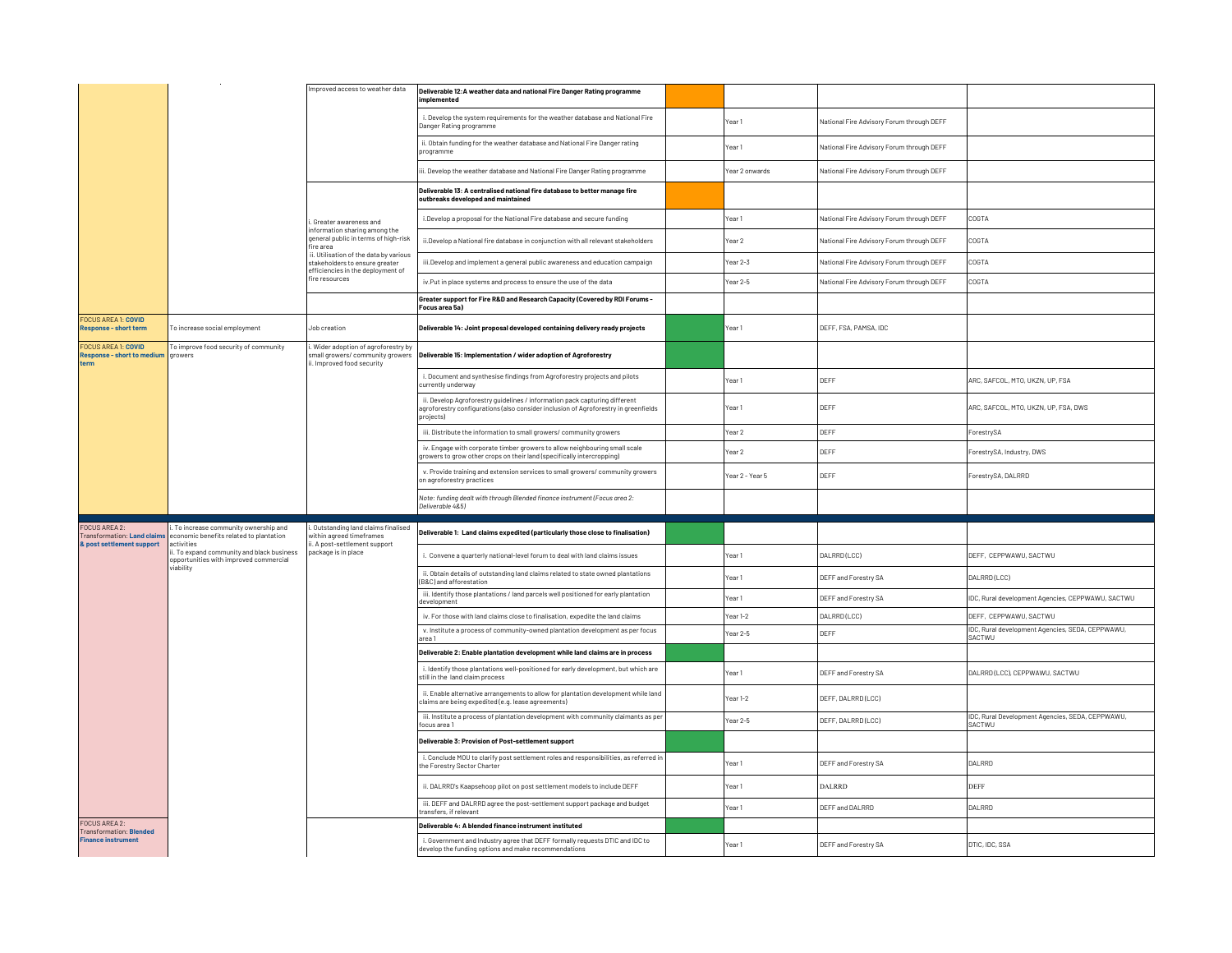|                                                                                             |                                                                                                                                            |                                                                                                           | ii. Establish a funding committee (consisting of industry and government) to set<br>the terms of reference for the proposal and to make the final recommendation on<br>the implementation of the instrument                                               | Year 1                        | DEFF and Forestry SA    | DTIC, IDC, SSA                                                   |
|---------------------------------------------------------------------------------------------|--------------------------------------------------------------------------------------------------------------------------------------------|-----------------------------------------------------------------------------------------------------------|-----------------------------------------------------------------------------------------------------------------------------------------------------------------------------------------------------------------------------------------------------------|-------------------------------|-------------------------|------------------------------------------------------------------|
|                                                                                             |                                                                                                                                            | A blended finance instrument<br>accessed by Forestry Sector                                               | iii. Implement agreed proposal                                                                                                                                                                                                                            | Year 2-4                      | DEFF and Forestry SA    | DTIC, IDC. SSA                                                   |
|                                                                                             |                                                                                                                                            |                                                                                                           | Deliverable 5: Funding information resource developed that include grant and<br>soft funding schemes                                                                                                                                                      |                               |                         |                                                                  |
|                                                                                             |                                                                                                                                            |                                                                                                           | i. Identify grant and soft funding providers available to the forestry sector                                                                                                                                                                             | Year 1                        | DEFF                    | DTIC. IDC. SEDA. ESA. SSA                                        |
|                                                                                             |                                                                                                                                            |                                                                                                           | ii. Develop an information resource on grant and soft funding schemes available to<br>all stakeholders in the sector (and not just those who are utilising the funding<br>nstrument)                                                                      | Year 1                        | DEFF                    | DTIC, IDC, SEDA, FSA, SSA                                        |
| FOCUS AREA 2:<br>Transformation: Con<br>and small enterprise                                |                                                                                                                                            | Advisory support programmes are<br>available to community-based and<br>small enterprises across the value | Deliverable 6: Business related advisory support programmes established for<br>forestry sector enterprises across the value chain                                                                                                                         |                               |                         |                                                                  |
| advisory support                                                                            |                                                                                                                                            | chain (excluding extension services<br>dealt with in Focus Area 1)                                        | i. Identify business and advisory support programmes offered by government<br>NGOs suitable for the forestry sector (e.g. SEDA)                                                                                                                           | Year 1                        | DEFF                    | DTIC, SEDA, FSA, Rural Development Agencies                      |
|                                                                                             |                                                                                                                                            |                                                                                                           | ii. Engage these programme managers to ensure effective responsiveness to<br>forestry sector                                                                                                                                                              | Year <sub>1-2</sub>           | DEFF                    | DTIC.FSA, SSA                                                    |
|                                                                                             |                                                                                                                                            |                                                                                                           | iii. Develop and distribute communications materials to inform the forestry sector<br>enterprises how to access the available support                                                                                                                     | Year 2-5                      | DEFF, DTIC              | FSA, SSA                                                         |
|                                                                                             |                                                                                                                                            |                                                                                                           | Deliverable 7: Governance related advisory support established for communities<br>(where this is not part of the PRA process cited in Focus Area 1)                                                                                                       |                               |                         |                                                                  |
|                                                                                             |                                                                                                                                            |                                                                                                           | i. Develop a toolkit to clearly explain the purpose and all the elements for effective<br>governance of community assets                                                                                                                                  | Year 1                        | DEFF                    | SEDA, Rural Development Agencies                                 |
|                                                                                             |                                                                                                                                            |                                                                                                           | ii. Establish a panel of advisory support service providers that provides community<br>governance support                                                                                                                                                 | Year 2 -5                     | DEFF                    | SEDA, Rural Development Agencies                                 |
| <b>FOCUS AREA 2:</b><br><b>Transformation: Small</b>                                        |                                                                                                                                            | Increased certification of small-                                                                         | Deliverable 8: Small growers supported with the process to achieve forest<br>management certification                                                                                                                                                     |                               |                         |                                                                  |
| grower certification                                                                        |                                                                                                                                            | scale timber growers to ensure<br>market access and premium prices                                        | i. Implement the strategic industry partner's certfication scheme for their small<br>growers                                                                                                                                                              | Year <sub>1</sub>             | DEFF and Forestry SA    | SEDA                                                             |
|                                                                                             |                                                                                                                                            | for timber products                                                                                       | ii. For small growers not linked to an industry partner: Provide small growers with<br>certification support                                                                                                                                              | Year 2-5                      | DEFF                    | SEDA, FSC                                                        |
| FOCUS AREA 3: Processing:                                                                   | To improve the uptake of the use of timber in   Increased use of timber and                                                                |                                                                                                           | Deliverable 1: A variety of interventions implemented in support of timber and                                                                                                                                                                            |                               |                         |                                                                  |
| <b>Promotion of timber in</b><br>construction                                               | the built environment                                                                                                                      | engineered timber products in the<br>South African Built Environment                                      | engineered timber in the built enviroment (Including medium and high-rise<br>buildings and products like Cross laminated Timber(CLT), Oriented Strength<br>Board(OSB, Laminated Veneer Lumber and Glulam (Glued Laminated Timber)                         |                               |                         |                                                                  |
|                                                                                             |                                                                                                                                            |                                                                                                           | i. Develop a joint strategic implementation plan that addresses the use of timber<br>and engineered timber products in the built environment.                                                                                                             | Year 1 - ongoing              | <b>DTIC, SSA</b>        | SAWPA, ITC, NHBRC, DTIC, DPE, DHS, DPW, DOH, CEPPWAWU,<br>SACTWU |
|                                                                                             |                                                                                                                                            |                                                                                                           | ii. Develop an education and awareness program that addresses the myths about<br>timber structures.                                                                                                                                                       | Year 2 - ongoing              | DTIC, SSA               | SAWPA, ITC, NHBRC, DTIC, DPE, DHS, DPW, DOH                      |
|                                                                                             |                                                                                                                                            |                                                                                                           | iii. Develop the industrial capability to produce the engineered timber that<br>includes locally designed and produced CLT, LVL or OSB. (See Focus areas 5a: RDI<br>priorities-Deliverable 3)                                                             | Year 1 - ongoing              | DTIC, SSA               |                                                                  |
|                                                                                             |                                                                                                                                            |                                                                                                           | iv. Sawmilling industry to diversify product offering and value addition to match<br>construction industry requirements                                                                                                                                   | DTIC, SSA<br>Year 1 - ongoing |                         |                                                                  |
|                                                                                             |                                                                                                                                            |                                                                                                           | v. Develop training programmes that are aimed at training the design,<br>construction and installation of timber buildings - engineers, architects,<br>carpenters, artisans and installer/erectors (See Focus area 5b: HRD and Skills -<br>Deliverable 5) | Year 1 - ongoing              | DTIC, SSA               | SAWPA, ITC, NHBRC, DTIC, DPE, DHS, DPW, DOH and DHE              |
|                                                                                             |                                                                                                                                            |                                                                                                           | vi. Define the research agenda for engineered timber products for South Africa<br>(See RDI Focus area 5a - Deliverable 3)                                                                                                                                 | Year 1 - ongoing              | <b>DTIC</b>             | DSI, SSA, SAWPA, ITC, NHBRC                                      |
|                                                                                             |                                                                                                                                            | Increased use of timber and<br>engineered timber products in the                                          | Deliverable 2: Designation of Timber for construction and Timber for Housing                                                                                                                                                                              |                               |                         |                                                                  |
|                                                                                             |                                                                                                                                            | government and state-owned<br>entities                                                                    | i. Designate the timber material for use in the built environment and timber<br>structures in government and state-owned entities.                                                                                                                        | Year <sub>2</sub>             | DTIC, National Treasury | SSA; SABS; NHBRC; NRCS                                           |
|                                                                                             |                                                                                                                                            |                                                                                                           | ii. Ensure that standards for timber construction are updated, developed and<br>enforced                                                                                                                                                                  | Year 2 onwards                | <b>DTIC</b>             | SSA; SABS; NHBRC; NRCS                                           |
| FOCUS AREA 3: Processing:<br><b>Funding/Industrial</b><br><b>Financing/Recapitalisation</b> | To improve access to industrial funding to<br>drive competitiveness through modernisation   funds the recapitalisation of<br>of processing | Increased uptake of the APSS which<br>machinery up to 30% grant.                                          | Deliverable 4: Enabling better uptake of Government Incentives                                                                                                                                                                                            |                               |                         |                                                                  |
|                                                                                             |                                                                                                                                            |                                                                                                           | i. Undertake a review to determine low uptake of APSS                                                                                                                                                                                                     | Year 1                        | SSA with DTIC to input  |                                                                  |
|                                                                                             |                                                                                                                                            |                                                                                                           | ii. Provide administrative and business planning support to interested<br>beneficiaries to access incentives                                                                                                                                              | Year 1 onwards                | DTIC                    | IDC; SSA; PAMSA; DSBD; SEDA and SEFA                             |
|                                                                                             |                                                                                                                                            |                                                                                                           | Note: security of supply as an impediment to uptake of APSS is dealt with in Focus<br>Area 1                                                                                                                                                              |                               |                         |                                                                  |
| FOCUS AREA 3: Processing:<br><b>Utility poles</b>                                           | South African pole producers to supply 200<br>000 poles to the African pole markets per<br>annum                                           | Utility pole producers are able to<br>respond to export opportunities in<br>Africa due to barriers being  | Deliverable 5: Trade support provided to enable access specific African markets                                                                                                                                                                           |                               |                         |                                                                  |
|                                                                                             |                                                                                                                                            | removed                                                                                                   | i. Organise and participate in trade missions                                                                                                                                                                                                             | Year 1 - ongoing              | SAUPA                   | <b>DTIC</b>                                                      |
|                                                                                             |                                                                                                                                            |                                                                                                           | ii. Engage funders (African Development Bank and World Bank)                                                                                                                                                                                              | Year <sub>1</sub>             | SAUPA                   | DTIC                                                             |
|                                                                                             |                                                                                                                                            |                                                                                                           |                                                                                                                                                                                                                                                           |                               |                         |                                                                  |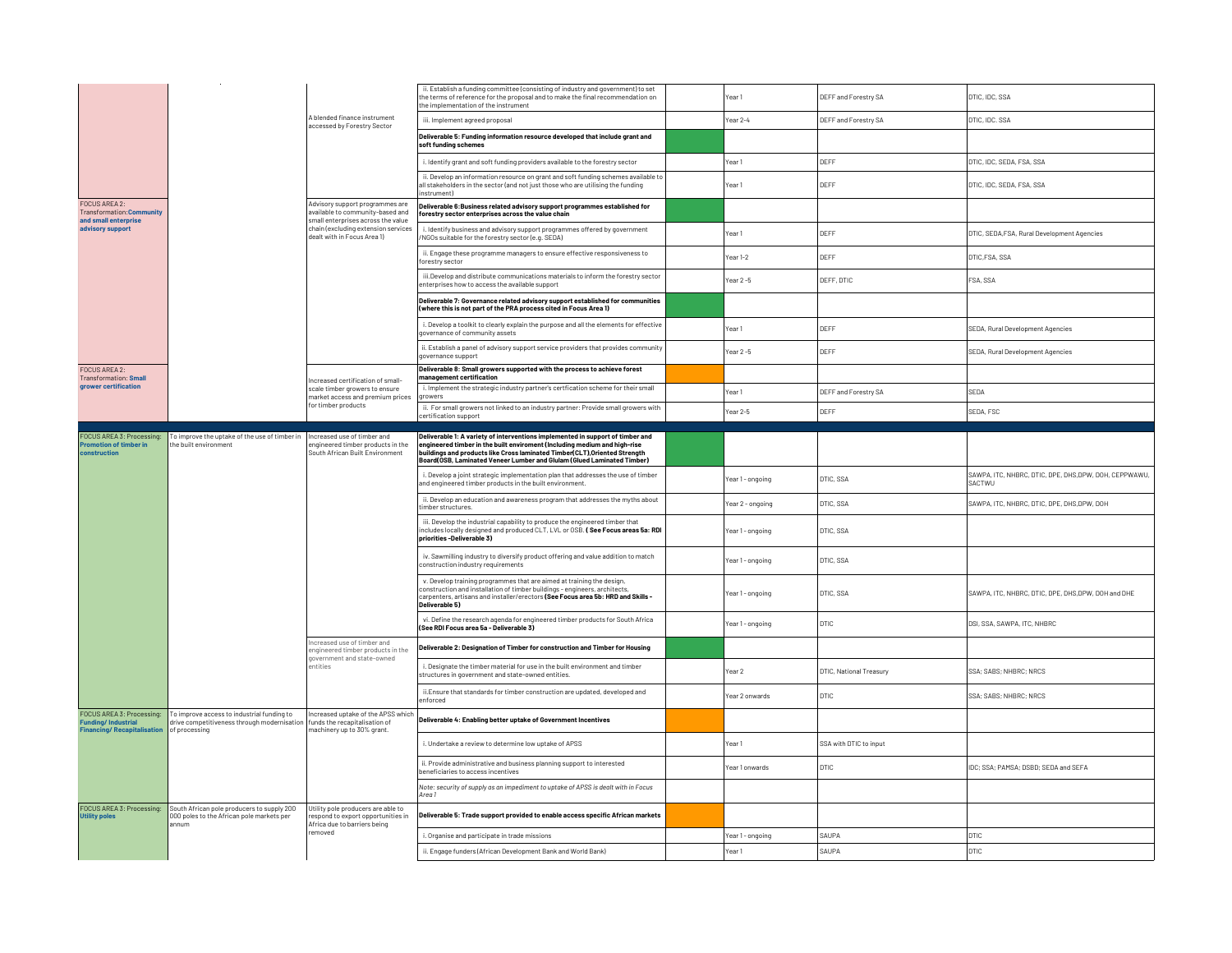|                                                                         |                                                                                                                                                                                    |                                                                                                                                                                                                                           | iii. Develop high level trade protocol                                                                                                                                                                                                                    | Year 2 - onwards                            | SAUPA                                | <b>DTIC</b>                                                            |
|-------------------------------------------------------------------------|------------------------------------------------------------------------------------------------------------------------------------------------------------------------------------|---------------------------------------------------------------------------------------------------------------------------------------------------------------------------------------------------------------------------|-----------------------------------------------------------------------------------------------------------------------------------------------------------------------------------------------------------------------------------------------------------|---------------------------------------------|--------------------------------------|------------------------------------------------------------------------|
| FOCUS AREA 3: Processing:<br><b>Forestry regional</b><br>integration    | To increase investment in African countries                                                                                                                                        | Greater investment into African<br><b>Markets</b>                                                                                                                                                                         | Deliverable 6: Promote Investment in specific African markets (New "deliverable"                                                                                                                                                                          |                                             |                                      |                                                                        |
|                                                                         |                                                                                                                                                                                    |                                                                                                                                                                                                                           | i. Expand and consolidate strategies between South Africa and Mozambique<br>related to economic development, industrial and trade co-operation, with specific<br>focus on co-operation between the countries in forestry and forestry based<br>industries | Year 2                                      | <b>DTIC</b>                          | <b>DIRCO</b>                                                           |
|                                                                         |                                                                                                                                                                                    |                                                                                                                                                                                                                           | ii. As and when required: ensure bilateral agreements reflect Forestry sector<br>detail                                                                                                                                                                   | Year 2 onwards                              | <b>DTIC</b>                          | <b>DIRCO</b>                                                           |
|                                                                         |                                                                                                                                                                                    |                                                                                                                                                                                                                           | iii. Engage funders (African Development Bank and World Bank on proposed<br>investment initiatives that IDC is already working on to increase the level of<br>investment in the Region)                                                                   | Year 2                                      | <b>DTIC</b>                          | <b>DIRCO</b>                                                           |
| FOCUS AREA 3: Processing:<br>ng modernisation                           | To improve sawmilling recovery rate (in<br>support of competitiveness) - baseline to be<br>established through the benchmarking study) Sawmills to improve recovery                | ncreased adoption of modern<br>echnologies in South African                                                                                                                                                               | Deliverable 7: Study undertaken to inform next steps for the modernisation of<br>timber processing                                                                                                                                                        |                                             |                                      |                                                                        |
|                                                                         |                                                                                                                                                                                    |                                                                                                                                                                                                                           | i. Commission a techno-economic benchmarking study to identify the technology<br>gaps in the SA processing sector which matches the SA roundwood supply quality                                                                                           | l Year 1                                    | SSA                                  | <b>DTIC</b>                                                            |
|                                                                         |                                                                                                                                                                                    | ii. Pending findings of study, introduce a collaborative modernisation investment<br>drive in conjunction with the DTIC incentives with the view to upscale mills to be<br>nore efficient and add value to their products | Year 2 - onwards                                                                                                                                                                                                                                          | SSA                                         | IDC, DTIC                            |                                                                        |
| FOCUS AREA 3: Processing:<br><b>Pulp &amp; Paper Legislation</b>        | To remove the prohibitive wastepaper<br>requlations in the National Environmental                                                                                                  | Wastepaper excluded in the<br>requlations regarding the control of                                                                                                                                                        | Deliverable 8: Wastepaper exclusions/ solutions developed and submitted                                                                                                                                                                                   |                                             |                                      |                                                                        |
|                                                                         | Waste Act 59 of 2008                                                                                                                                                               | he import or export of waste<br>(National Environmental<br>1anagement Waste Act 59, 2008)                                                                                                                                 | i. Engage with key stakeholders to develop exclusions/ solutions regarding<br>wastepaper                                                                                                                                                                  | Year 1                                      | PAMSA                                | PAMSA Members organisations                                            |
|                                                                         |                                                                                                                                                                                    |                                                                                                                                                                                                                           | ii. Lobby for exclusions/ solutions to be addressed and implemented                                                                                                                                                                                       | Year 1                                      | PAMSA                                | PAMSA Members organisations                                            |
| FOCUS AREA 3: Processing:                                               | To extract the maximum value from wood<br>biomas via biorefinery applications                                                                                                      | Biorefinery technologies to enable<br>development of new value chains<br>rom waste wood biomass                                                                                                                           | Deliverable 9: Biorefinery technologies for production of high value products and<br>materials for use in various applications, e.g., chemicals and products to combat<br>the COVID pandemic (new deliverable - links to RDI priorities)                  |                                             |                                      |                                                                        |
| Improving productivity of<br>the forestry products<br><b>industries</b> |                                                                                                                                                                                    |                                                                                                                                                                                                                           | i. Commission a techno-economic market study for biorefinery technologies and<br>products                                                                                                                                                                 | Year 1                                      | CSIR                                 | DTIC, Industry, PAMSA?                                                 |
|                                                                         |                                                                                                                                                                                    |                                                                                                                                                                                                                           | ii. Pending findings, develop and implement business plans                                                                                                                                                                                                | Year 2 - onwards                            | CSIR                                 | DTIC, Industry, PAMSA?                                                 |
| FOCUS AREA 3: Processing:<br>oard manufacturing                         | To reduce the volume of non compliant board   Local market specifications are<br>products being imported into the country<br>l Targets can be set once a baseline is<br>developed] | enforced on Imported board<br>products                                                                                                                                                                                    | Deliverable 10: Enforce compliance and apply standards on imported Board<br>products                                                                                                                                                                      |                                             |                                      |                                                                        |
|                                                                         |                                                                                                                                                                                    |                                                                                                                                                                                                                           | i. Work with SABS, NRCS, DTIC, FSC and Industry to develop compulsory standards<br>for imported board products.                                                                                                                                           | Year 1 - onwards                            | <b>DTIC</b>                          | ITC; SABS; ITAC; NHBRC; NRCS; DHS, FSC, BOARD INDUSTRY                 |
|                                                                         |                                                                                                                                                                                    |                                                                                                                                                                                                                           | ii. Local market specifications are enforced on Imported board products                                                                                                                                                                                   | Year 1 - onwards                            | <b>DTIC</b>                          | ITC; SABS; ITAC; NHBRC; NRCS; DHS, FSC, BOARD INDUSTRY                 |
|                                                                         |                                                                                                                                                                                    |                                                                                                                                                                                                                           | iii. Meet with SARS customs on illegal and incorrect tariff declaration                                                                                                                                                                                   | [TBC with SARS]                             | [SARS/Board industry]                | ITC; SABS; ITAC; NHBRC; NRCS;FSC, SARS, DTIC                           |
|                                                                         |                                                                                                                                                                                    |                                                                                                                                                                                                                           | iv Train SARS custom staff on the correct tariff declaration process                                                                                                                                                                                      | [TBC with SARS]                             | [SARS]                               | ITC; SABS; ITAC; NHBRC; NRCS;FSC, SARS, DTIC, BOARD<br><b>INDUSTRY</b> |
| <b>FOCUS AREA 4: Plantation</b><br><b>Theft</b>                         | To reduce timber losses as a result of illegal<br>imber and theft related activities from 0.42%                                                                                    | SAPS agrees to establish a<br>specialised forestry crime unit as a                                                                                                                                                        | Deliverable 1: Establishment of a Commercial Forestry Crime Unit                                                                                                                                                                                          |                                             |                                      |                                                                        |
|                                                                         | to 0.2% by 2026                                                                                                                                                                    | Commercial Crimes initiative                                                                                                                                                                                              | i. Develop Business Case, using the Timber Theft Survey and other sources to<br>motivate the case for a dedicated unit                                                                                                                                    | Year 1: July 2020                           | Forestry SA, DEFF                    | Provincial Anti Timber Theft forums, SAUPU, SSA                        |
|                                                                         |                                                                                                                                                                                    |                                                                                                                                                                                                                           | ii. Motivate with the SAPS to establish the unit                                                                                                                                                                                                          | Year 1: 31 March 2021                       | Forestry SA, DEFF                    | SAPS, SAUPA, SSA                                                       |
|                                                                         |                                                                                                                                                                                    |                                                                                                                                                                                                                           | iii. Establish a minimum of two units, prioritising the most severely affected<br>provinces: probably MPU, KZN and the E Cape.                                                                                                                            | Year 2                                      | [SAPS]                               | DEFF, FSA, SAUPA, SSA                                                  |
|                                                                         |                                                                                                                                                                                    |                                                                                                                                                                                                                           | iv. Appoint a commander and detectives in each unit                                                                                                                                                                                                       | Year 2                                      | <b>SAPS1</b>                         |                                                                        |
|                                                                         |                                                                                                                                                                                    |                                                                                                                                                                                                                           | v. Train the members of the unit in matters specific to the Timber Industry                                                                                                                                                                               | Year 2: April 2021-30 Sept 2021 Forestry SA |                                      | SAPS, SAUPA, SSA, DEFF                                                 |
|                                                                         |                                                                                                                                                                                    |                                                                                                                                                                                                                           | vi. Appoint and train dedicated prosecutors in each province                                                                                                                                                                                              | Year 2-3                                    | [Department of Justice]              | Forestry SA, SAPS, SSA, SAUPA                                          |
|                                                                         |                                                                                                                                                                                    | FSA, plantation owners, DEFF and<br>SAPS develop a coordinated                                                                                                                                                            | [Deliverable 2: Recruitment, training and appointment of Forest Officers]                                                                                                                                                                                 |                                             |                                      |                                                                        |
|                                                                         |                                                                                                                                                                                    | response to theft incidents - and<br>where community grievances are at<br>the root of the problem, a                                                                                                                      | i. Relevant organisations budget for FO training and employment (where<br>applicable)                                                                                                                                                                     | Year1                                       | DEFF                                 | Forestry Industry Associations                                         |
|                                                                         |                                                                                                                                                                                    | coordinated response is developed<br>to unblock problems                                                                                                                                                                  | ii. F0's recruited and trained by various organisations                                                                                                                                                                                                   | Year 2 onwards                              | DEFF/ Forestry Industry Associations |                                                                        |
|                                                                         |                                                                                                                                                                                    |                                                                                                                                                                                                                           | Deliverable 3: Utilisation of Prov Joints) SAPS meetings to escalate forestry<br>sector crime/ criminal activities                                                                                                                                        |                                             |                                      |                                                                        |
|                                                                         |                                                                                                                                                                                    |                                                                                                                                                                                                                           | i. Escalate crime issues to Prov Joint meeting                                                                                                                                                                                                            | Year 1 - onwards                            | DEFF                                 | Forestry SA (Anti-Timber Theft Forums)                                 |
|                                                                         |                                                                                                                                                                                    |                                                                                                                                                                                                                           | ii. Attend Prov joint meetings                                                                                                                                                                                                                            | Year 1 - onwards                            | DEFF                                 |                                                                        |
|                                                                         |                                                                                                                                                                                    |                                                                                                                                                                                                                           |                                                                                                                                                                                                                                                           |                                             |                                      |                                                                        |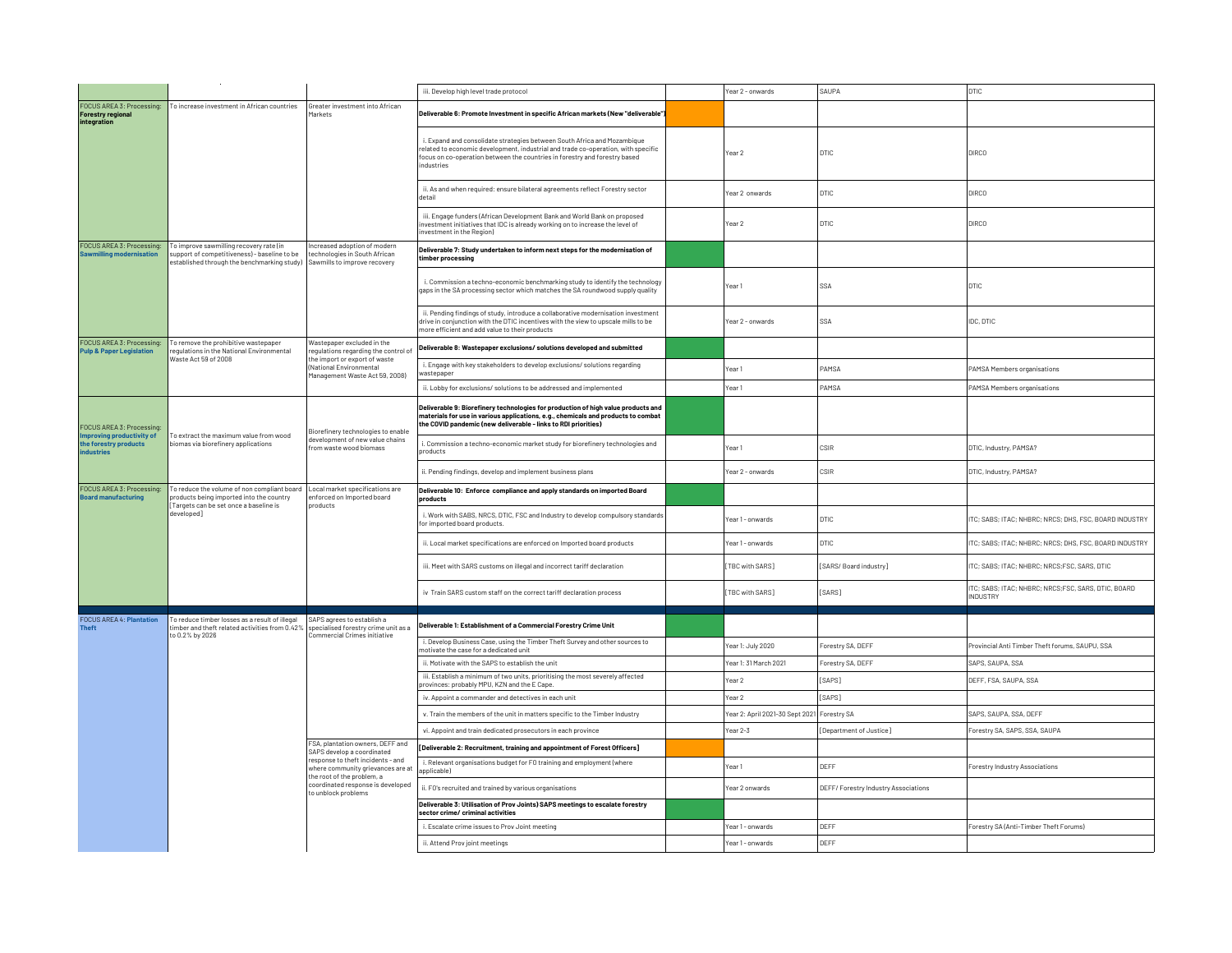|                                                               |                                                                                                                             |                                                                                                        | iii. Ensure follow through on crime issues raised at Prov Joint meetings                                                                                                                                                                                                                                                                           | Year 1 - onwards                     | DEFF                                                                               | Forestry SA (Anti-Timber Theft Forums)                                          |
|---------------------------------------------------------------|-----------------------------------------------------------------------------------------------------------------------------|--------------------------------------------------------------------------------------------------------|----------------------------------------------------------------------------------------------------------------------------------------------------------------------------------------------------------------------------------------------------------------------------------------------------------------------------------------------------|--------------------------------------|------------------------------------------------------------------------------------|---------------------------------------------------------------------------------|
|                                                               |                                                                                                                             | Availability of timeous, accurate<br>theft related data, used to address<br>crime/ criminal activities | Deliverable 4: Forestry sector crime data systems implemented                                                                                                                                                                                                                                                                                      |                                      |                                                                                    |                                                                                 |
|                                                               |                                                                                                                             |                                                                                                        | i. Undertake awareness campaigns utilising Anti-Timber Theft forums & SSA                                                                                                                                                                                                                                                                          | Year 1: Aug 2020-31 Dec 2020         | Forestry SA                                                                        | Forestry SA (Anti-Timber Theft Forums), Sawmilling SA and<br>SAWPA              |
|                                                               |                                                                                                                             |                                                                                                        | ii. Continuously collect and collate theft data                                                                                                                                                                                                                                                                                                    | Year 1-onwards                       | Forestry SA                                                                        | DEFF                                                                            |
|                                                               |                                                                                                                             |                                                                                                        | iii. Share data on key platforms (including PPGI)                                                                                                                                                                                                                                                                                                  | Year 1-onwards                       | Forestry SA                                                                        | DEFF                                                                            |
| <b>FOCUS AREA 4: Illegal</b><br><b>Markets</b>                |                                                                                                                             | Industry-wide traceability (Origin) of<br>timber instituted to curb sale of<br>stolen timber           | Deliverable 5: A Log Transport Permit System established (to allow policing by<br><b>SAPS of timber being transported)</b>                                                                                                                                                                                                                         |                                      |                                                                                    |                                                                                 |
|                                                               |                                                                                                                             |                                                                                                        | i. Conduct a study to investigate the workings of the log transport permit system                                                                                                                                                                                                                                                                  | Year 1: August 2020-31 March<br>2021 | Forestry SA                                                                        | DEFF, DoT                                                                       |
|                                                               |                                                                                                                             |                                                                                                        | ii. Implement the recommendations from the study                                                                                                                                                                                                                                                                                                   | Year 1: from March 2021              | Forestry SA                                                                        | Forestry companies, other Forestry industry associations,<br>DEFF, DoT          |
|                                                               |                                                                                                                             |                                                                                                        | iii. Undertake compliance study to determine extent to which system has been<br>adopted                                                                                                                                                                                                                                                            | [By Oct 2021]                        | Forestry SA                                                                        | Forestry companies, other Forestry industry associations                        |
|                                                               |                                                                                                                             |                                                                                                        | Deliverable 6: Timber theft self-regulation instituted (similar to RTMS<br>accreditation)                                                                                                                                                                                                                                                          |                                      |                                                                                    |                                                                                 |
|                                                               |                                                                                                                             |                                                                                                        | i. Table Timber theft proposal for agreement                                                                                                                                                                                                                                                                                                       | Year 1:30 Sept 2020                  | FSA Transport committee                                                            |                                                                                 |
|                                                               |                                                                                                                             |                                                                                                        | ii. Obtain input into the proposal from smaller mills/ non-FSA members                                                                                                                                                                                                                                                                             | Year 1: 31 Oct 2020                  | Sawmilling South Africa with FSA                                                   |                                                                                 |
|                                                               |                                                                                                                             |                                                                                                        | iii. Develop peer review mechanism to ensure adherence                                                                                                                                                                                                                                                                                             | Year 2:31 December 2021              | Forestry SA                                                                        | DoT                                                                             |
|                                                               |                                                                                                                             |                                                                                                        | iv. Implement a peer review mechanism                                                                                                                                                                                                                                                                                                              | Year 2-onwards                       | Forestry SA                                                                        | DoT                                                                             |
| <b>FOCUS AREA 4: Illegal</b><br>activities in the pole market |                                                                                                                             | Coordinated enforcement, and<br>compliance to VC9092 in respect of                                     | Deliverable 7: Wording of the NRCS regulations amended                                                                                                                                                                                                                                                                                             |                                      |                                                                                    |                                                                                 |
|                                                               |                                                                                                                             | illegal timber treatment                                                                               | i. Convene meeting with DTIC and NRCS to reach agreement on amendment on<br>regulation                                                                                                                                                                                                                                                             | Year 1                               | SAWPA                                                                              | DTIC, NRCS                                                                      |
|                                                               |                                                                                                                             |                                                                                                        | ii. NRCS to amend current regulation                                                                                                                                                                                                                                                                                                               | Year1                                | NRCS                                                                               |                                                                                 |
|                                                               |                                                                                                                             |                                                                                                        | iii. NRCS to enforce the amended regulation                                                                                                                                                                                                                                                                                                        | Year 1                               | NRCS                                                                               |                                                                                 |
|                                                               |                                                                                                                             |                                                                                                        | Deliverable 8: Multi-stakeholder task team established that addresses the<br>various compliance and enforcement challenges                                                                                                                                                                                                                         |                                      |                                                                                    |                                                                                 |
|                                                               |                                                                                                                             |                                                                                                        | i. Establish Task team and develop ToR for Task team                                                                                                                                                                                                                                                                                               | Year 2                               | DEFF and NRCS jointly leads                                                        | NRCS, SAPS, FSA, SAWPA, DALRRD, Industry members                                |
|                                                               |                                                                                                                             |                                                                                                        | ii. Address the hotspots / resource constraints of NRCS                                                                                                                                                                                                                                                                                            | Year 2-onwards                       | DEFF and NRCS jointly leads                                                        | NRCS, SAPS, FSA, SAWPA, DALRRD, Industry members                                |
|                                                               |                                                                                                                             |                                                                                                        | iii. Establish a standard operating procedure for responding to illegal activity                                                                                                                                                                                                                                                                   | Year 2                               | DEFF and NRCS jointly leads                                                        | NRCS, SAPS, FSA, SAWPA, DALRRD, Industry members                                |
|                                                               |                                                                                                                             |                                                                                                        | iv. Undertake proactive awareness about illegal pole activities, including raising<br>awareness at the point of sale, as well as the environmental and associated health<br>dangers associated with stolen chemicals and improper discarding of chemical<br>containers.                                                                            | Year 2-onwards                       | DEFF and NRCS jointly leads                                                        | NRCS, SAPS, FSA, SAWPA, DALRRD, Industry members                                |
|                                                               |                                                                                                                             |                                                                                                        | v. Coordinate efforts between the Industry, NRCS and SAPS in curbing illegal<br>activities- this could include the use of centralised GPS technology to report<br>suspicious behaviour operators / sites on which the NRCS must act as well as<br>greater follow through and reporting on criminal activities (cases opened / fines<br>issued etc) | Year 2-onwards                       | DEFF and NRCS jointly leads                                                        | NRCS, SAPS, FSA, SAWPA, DALRRD, Industry members                                |
| FOCUS AREA 5a: RDI<br><b>Enabling government</b>              | To strengthen RDI capabilities and increase<br>RDI financial resources in key government                                    |                                                                                                        | Deliverable 1: Government RDI Capacity strengthened and RDI included in budgets                                                                                                                                                                                                                                                                    |                                      |                                                                                    |                                                                                 |
| conditions in support of RDI                                  | departments                                                                                                                 |                                                                                                        | i. Apportionment of RDI funds in budget allocations                                                                                                                                                                                                                                                                                                |                                      | DEFF, DTIC, DSI                                                                    |                                                                                 |
|                                                               |                                                                                                                             |                                                                                                        | ii. Put in place effective institutional configurations in Government departments<br>such as DFEE) to administer Government's research role                                                                                                                                                                                                        |                                      | DEFF, DTIC, DSI                                                                    |                                                                                 |
|                                                               |                                                                                                                             |                                                                                                        | iii. Establish partnerships with other research organisations/ stakeholders to give<br>effect to the research mandate                                                                                                                                                                                                                              |                                      | DEFF, DTIC, DSI                                                                    |                                                                                 |
| FOCUS AREA 5a: RDI: The                                       | To conduct an indepth study of the strengths<br>state of RDI in forestry in SA and weaknesses of RDI in the forestry sector | Detailed and up-to-date report on<br>the state (strengths, weaknesses)                                 | Deliverable 2: Joint study undertaken on state of RDI in Forestry                                                                                                                                                                                                                                                                                  |                                      |                                                                                    |                                                                                 |
|                                                               |                                                                                                                             | and opportunities) of Forestry RDI                                                                     | i. Joint study undertaken on the state of R&D in Forestry                                                                                                                                                                                                                                                                                          | Year 1: Aug 2020-March 2021          | Centre for Research on Evaluation, Science and<br>Technology (CREST) (through FSA) | Forestry SA                                                                     |
|                                                               |                                                                                                                             |                                                                                                        | ii. Report (including recommendations) disseminated to three RDI forums (Solid<br>vood processing, National reseach forum and Forestry Cluster)                                                                                                                                                                                                    | Year 1: April 2021                   | Forestry SA                                                                        |                                                                                 |
| FOCUS AREA 5a: RDI: The<br>research and innovation            | To identify R&I priorities for the Forestry<br>sector                                                                       | Co-constructed identification of RD<br>agenda for the sector with a view to                            | Deliverable 3: RDI priority setting undertaken related to solid wood processing                                                                                                                                                                                                                                                                    |                                      |                                                                                    |                                                                                 |
| agenda for Forestry                                           |                                                                                                                             | greater coordination and<br>collaboration between academia,<br>government and industry                 | i. Identify and adjudicate new solid wood processing RDI priorities                                                                                                                                                                                                                                                                                | Year 1- Onwards                      | <b>DTIC</b>                                                                        | Processing industry stakeholders, academia and other<br>government stakeholders |
|                                                               |                                                                                                                             |                                                                                                        | ii. Lobby for RDI funding (see deliverables 6 and 7 under next sub-focus area)                                                                                                                                                                                                                                                                     | Year 1- Onwards                      | Project Owner                                                                      |                                                                                 |
|                                                               |                                                                                                                             |                                                                                                        |                                                                                                                                                                                                                                                                                                                                                    |                                      |                                                                                    |                                                                                 |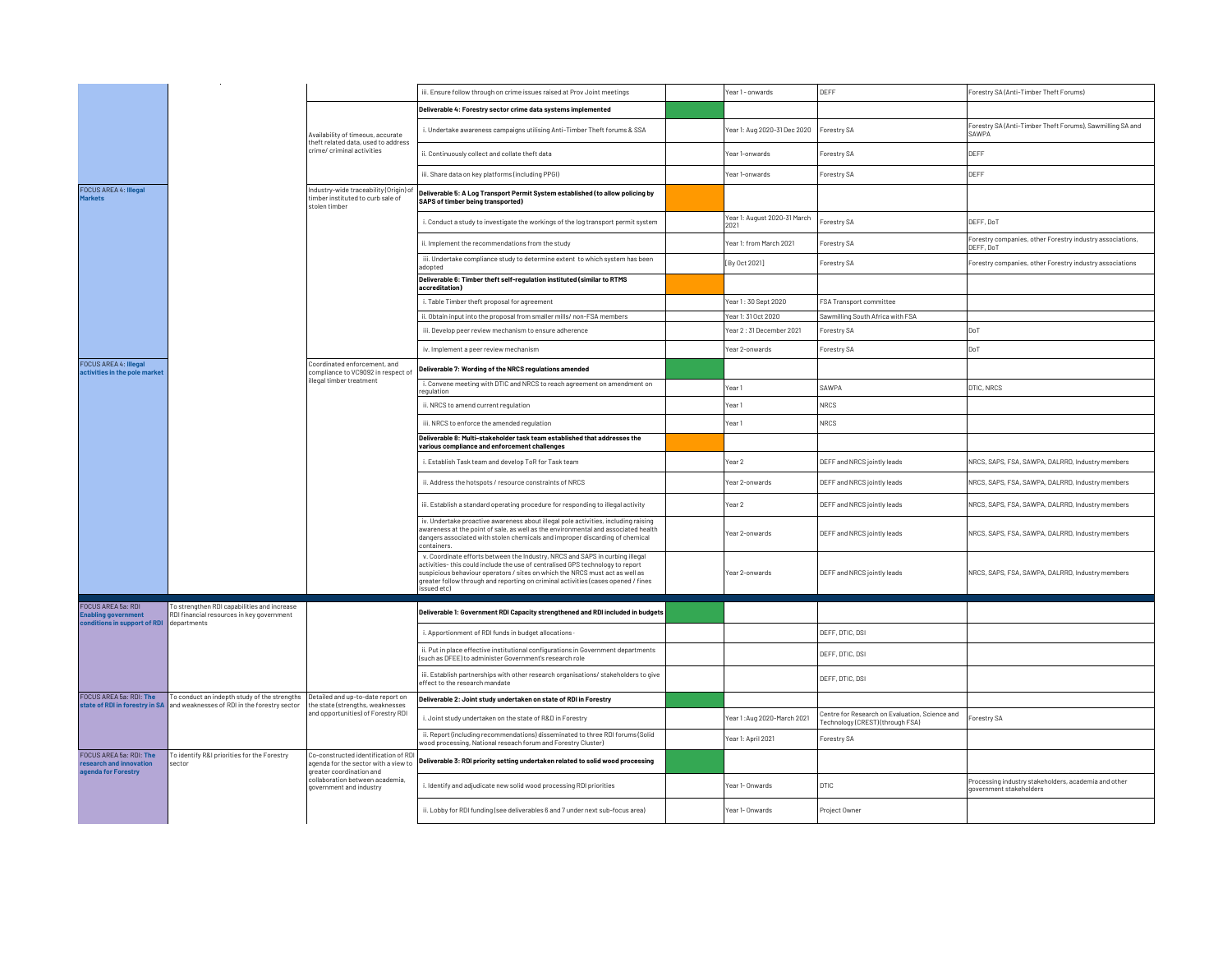|                                                                 |                                                                                                                                                            |                                                           | Actions for specific processing priorities identified: Greater beneficiation of the<br>i. Undertake detailed techno-economic research into greater beneficiation of the<br>tree / plantation output with a view of developing a sustainable supply of raw<br>materials to feed new and existing value chains<br>ii. Undertake detailed research into resource-efficient processing of forest based<br>raw materials<br>iii. Deliberate knowledge transfer initiative to industry based on the outcomes of i<br>& ii.                                                                                                                                                                                                                                                                                                                                                              | Pending funding and<br>prioritisation | DTIC                                                               |                                                                                       |
|-----------------------------------------------------------------|------------------------------------------------------------------------------------------------------------------------------------------------------------|-----------------------------------------------------------|-----------------------------------------------------------------------------------------------------------------------------------------------------------------------------------------------------------------------------------------------------------------------------------------------------------------------------------------------------------------------------------------------------------------------------------------------------------------------------------------------------------------------------------------------------------------------------------------------------------------------------------------------------------------------------------------------------------------------------------------------------------------------------------------------------------------------------------------------------------------------------------|---------------------------------------|--------------------------------------------------------------------|---------------------------------------------------------------------------------------|
|                                                                 |                                                                                                                                                            |                                                           | Actions for specific processing priorities identified: Study on the market potential<br>for the commercial viability of the production of engineered wood products in<br><b>South Africa</b><br>i. Undertake a detailed market study of engineered wood products (OSB, CLT ETC)<br>and product consumption in South Africa and in preferred destination countries<br>and of competitive advantages for export in future.<br>ii.ldentify options, develop and structure an industry enabling model that will<br>address the constraints listed.<br>iii. Investigate and propose a model through which BBBEE can be incorporated<br>into the establishment of an engineered wood product industry.<br>iv. Conduct a techno-economic investigation dealing with the manufacturing<br>(from plantation to retailer) and informed by the market study and industry enabling<br>model). | Pending funding and<br>prioritisation | DTIC                                                               |                                                                                       |
|                                                                 |                                                                                                                                                            |                                                           | Actions for specific processing priorities identified: Bioenergy and biorefinery<br>project:<br>i. Develop a biorefinery roadmap to identify short- and long-term opportunities<br>ii.Undertake a technology economic feasibility study to assess technology<br>readiness; market opportunities etc<br>iii. Implement relevant RDI programmes to respond and capture the identified new<br>market opportunities                                                                                                                                                                                                                                                                                                                                                                                                                                                                   | Pending funding and<br>prioritisation | ldsi                                                               |                                                                                       |
|                                                                 |                                                                                                                                                            |                                                           | Actions for specific processing priorities identified: Transformative technologies/<br>new product development<br>i. Develop a comprehensive national programme that aims to rebuild a vibrant,<br>future-looking forest sector. Underpinned by forward-thinking, planning and acting<br>innovatively on what can be done with the resource on hand, offering the best way<br>forward in reviving and re-invigorating the forest sector with future applications in<br>mind.                                                                                                                                                                                                                                                                                                                                                                                                      | Pending funding and<br>prioritisation | DTIC                                                               |                                                                                       |
|                                                                 |                                                                                                                                                            |                                                           | Actions for specific processing priorities identified: FMG Cluster<br>i. Undertake advanced research on understanding the genetic regulation of<br>growth and wood formation in plantation forestry with the aim of improving<br>productivity and sustainability, and to develop trees with novel wood properties for<br>bioprocessing and new bio-based materials                                                                                                                                                                                                                                                                                                                                                                                                                                                                                                                | Pending funding and<br>prioritisation | DSI.                                                               |                                                                                       |
|                                                                 |                                                                                                                                                            |                                                           | Deliverable 4: Primary R&D priority setting done through National Research<br>Forum                                                                                                                                                                                                                                                                                                                                                                                                                                                                                                                                                                                                                                                                                                                                                                                               |                                       |                                                                    |                                                                                       |
|                                                                 |                                                                                                                                                            |                                                           | i. Identify and adjudicate new RDI priorities                                                                                                                                                                                                                                                                                                                                                                                                                                                                                                                                                                                                                                                                                                                                                                                                                                     | Ongoing                               | National Research Forum                                            | Primary forestry industry stakeholders, academia and other<br>government stakeholders |
|                                                                 |                                                                                                                                                            |                                                           | ii. Lobby for RDI funding (see deliverables 6 and 7 under next sub-focus area)                                                                                                                                                                                                                                                                                                                                                                                                                                                                                                                                                                                                                                                                                                                                                                                                    | Year 1- Onwards                       | Project Owner                                                      |                                                                                       |
|                                                                 |                                                                                                                                                            |                                                           | Deliverable 5: Forestry Cluster put in place to address upstream and downstream<br>biorelated RDI activities                                                                                                                                                                                                                                                                                                                                                                                                                                                                                                                                                                                                                                                                                                                                                                      |                                       |                                                                    |                                                                                       |
|                                                                 |                                                                                                                                                            |                                                           | i.Identify and adjudicate bio-related RDI priorities                                                                                                                                                                                                                                                                                                                                                                                                                                                                                                                                                                                                                                                                                                                                                                                                                              | Year 2- Onwards                       | DSI-TIA                                                            |                                                                                       |
|                                                                 |                                                                                                                                                            |                                                           | ii. Lobby for RDI funding (see deliverables 6 and 7 under next sub-focus area)                                                                                                                                                                                                                                                                                                                                                                                                                                                                                                                                                                                                                                                                                                                                                                                                    | Year 2- Onwards                       | Project Owner                                                      |                                                                                       |
| Focus Area 5a: RDI:<br>nvestment into RDI (Public<br>& Private) | To advocate for maintaining existing levels of Current levels of investment in<br>funding for Forestry RDI as well as increasing<br>funding for the Sector | existing RDI initiatives are<br>naintained (as a minimum) | Deliverable 6: Advocacy and lobbying for continuation of existing RDI projects<br>coming to an end                                                                                                                                                                                                                                                                                                                                                                                                                                                                                                                                                                                                                                                                                                                                                                                |                                       |                                                                    |                                                                                       |
|                                                                 |                                                                                                                                                            |                                                           | Project 1: Funding for the Tree Protection Cooperative Programme at FABI (DEFF<br>portion)(FSA.DEFF and UP)<br>i. Finalise the outstanding MOU (PPGI initiative)                                                                                                                                                                                                                                                                                                                                                                                                                                                                                                                                                                                                                                                                                                                  | Year 1                                | DEFF                                                               | FSA, University of Pretoria                                                           |
|                                                                 |                                                                                                                                                            |                                                           | Project 2: Sector Innovation Fund (DSI: Sector and Local Innovation)<br>Project 3: Forestry Cluster (expansion of current FMG programme) (DSI-TIA)<br>Project 4: Biorefinery consortium (DSI Industrial Bioeconomy Directorate)<br>i. In conjunction with the development of the decadel plan, lobby for continued<br>funding                                                                                                                                                                                                                                                                                                                                                                                                                                                                                                                                                     | Year 1 - Onwards                      | DSI (Specific directorates and programmes<br>ndicated in brackets) |                                                                                       |
|                                                                 |                                                                                                                                                            | New investments in Forestry RDI are<br>secured (ideal)    | Deliverable 7: Advocacy and lobbying for additional investment to national<br>bodies, e.g. National STI plenary (probably only functional in 2021)                                                                                                                                                                                                                                                                                                                                                                                                                                                                                                                                                                                                                                                                                                                                |                                       |                                                                    |                                                                                       |
|                                                                 |                                                                                                                                                            |                                                           | i. Develop business cases/ project proposals that clearly demonstrates the value<br>propositions                                                                                                                                                                                                                                                                                                                                                                                                                                                                                                                                                                                                                                                                                                                                                                                  | Year 2- onwards                       | Three research forums through DFFE]                                |                                                                                       |
|                                                                 |                                                                                                                                                            |                                                           | ii. Lobby with national bodies such as the proposed STI Plenary for increased<br>investment into RDI                                                                                                                                                                                                                                                                                                                                                                                                                                                                                                                                                                                                                                                                                                                                                                              | Year 2- onwards                       | Three research forums through DFFE]                                |                                                                                       |
|                                                                 |                                                                                                                                                            |                                                           |                                                                                                                                                                                                                                                                                                                                                                                                                                                                                                                                                                                                                                                                                                                                                                                                                                                                                   |                                       |                                                                    |                                                                                       |
|                                                                 |                                                                                                                                                            |                                                           | Deliverable 8: Continued investigation of [new] RDI funding opportunities                                                                                                                                                                                                                                                                                                                                                                                                                                                                                                                                                                                                                                                                                                                                                                                                         |                                       |                                                                    |                                                                                       |
|                                                                 |                                                                                                                                                            |                                                           | i. Develop business case for the establishment of a dedicated NRF Research Chair<br>for Timber Research                                                                                                                                                                                                                                                                                                                                                                                                                                                                                                                                                                                                                                                                                                                                                                           | Year 2                                |                                                                    |                                                                                       |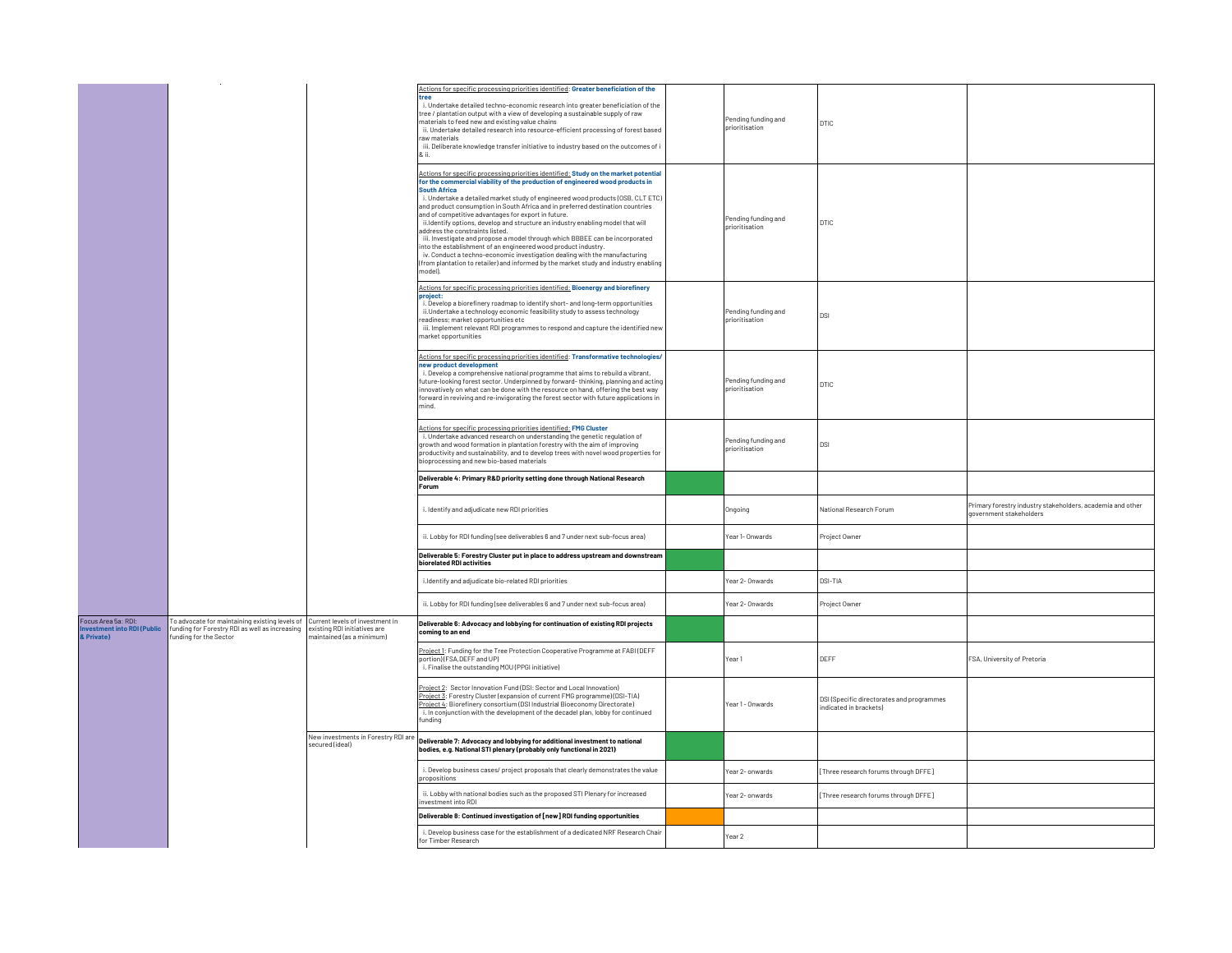|                                                                                     |                                                                                                                |                                                                                                                                                                                                                                                  | ii. Investigate [new] funding instruments such as matched funding contributions<br>between government, industry and academia                                                                                | ear 1 - onwards                                         |                                              |                                                                           |
|-------------------------------------------------------------------------------------|----------------------------------------------------------------------------------------------------------------|--------------------------------------------------------------------------------------------------------------------------------------------------------------------------------------------------------------------------------------------------|-------------------------------------------------------------------------------------------------------------------------------------------------------------------------------------------------------------|---------------------------------------------------------|----------------------------------------------|---------------------------------------------------------------------------|
|                                                                                     |                                                                                                                |                                                                                                                                                                                                                                                  | . Publish revised THRIP quidelines                                                                                                                                                                          | TRC                                                     | DTIC (Minister)                              |                                                                           |
|                                                                                     |                                                                                                                |                                                                                                                                                                                                                                                  | ii. Convene a Forestry stakeholder workshop to discuss the revised THRIP<br>auidelines                                                                                                                      | Within 3 months after<br>quideline has been published   | DTIC - Industrial Competitiveness and Growth |                                                                           |
| Focus Area 5b: HRD and<br><b>Skills: Retention of high</b>                          | To retain and expand high-level managerial<br>and research skills for the Forestry sector                      | i.Scarce skills gaps identified and<br>addressed through critical<br>interventions<br>ii.Increased retention of graduates                                                                                                                        | Deliverable 1. Skills audit done to determine skills gaps and redundant skills on<br>processing and production forestry                                                                                     |                                                         |                                              |                                                                           |
| level managerial and<br>research skills                                             |                                                                                                                |                                                                                                                                                                                                                                                  | i. Convene a meeting to discuss scope and budget for skills audit                                                                                                                                           | Year 1                                                  | [FP&M SETA]                                  | Various forestry industry associations, SAFCA, CEPPWAWU,<br>SACTWU        |
|                                                                                     |                                                                                                                | for the industry, government and<br>academia                                                                                                                                                                                                     | ii. Appoint provider to do skills audit                                                                                                                                                                     | rear <sub>1</sub>                                       | <b>FP&amp;M SETA1</b>                        |                                                                           |
|                                                                                     |                                                                                                                |                                                                                                                                                                                                                                                  | iii. Review and finalise skills audit report                                                                                                                                                                | Year 1                                                  | [FP&M SETA]                                  | Various forestry industry associations, SAFCA, CEPPWAWU,<br>SACTWU        |
|                                                                                     |                                                                                                                |                                                                                                                                                                                                                                                  | Deliverable 2. CREST Tracer study done to establish the employment trajectories<br>for Forestry graduates (September 2020- March 2021)                                                                      |                                                         |                                              |                                                                           |
|                                                                                     |                                                                                                                |                                                                                                                                                                                                                                                  | i. Conduct Tracer study                                                                                                                                                                                     | Year 1: Sept 2020- March 2021 CREST (Through FSA)       |                                              | Forestry SA, SAFCA, FP&M SETA                                             |
|                                                                                     |                                                                                                                |                                                                                                                                                                                                                                                  | ii. Disseminate findings of tracer study                                                                                                                                                                    | Year 1: April 2021                                      | Forestry SA                                  | Forestry SA, SAFCA, FP&M SETA                                             |
|                                                                                     |                                                                                                                |                                                                                                                                                                                                                                                  | Deliverable 3. Proiects and Programmes implemented in response to skills audit<br>and tracer study (including career pathing, training and re-skilling of workers)                                          |                                                         |                                              |                                                                           |
|                                                                                     |                                                                                                                |                                                                                                                                                                                                                                                  | i. Develop projects and programmes following skills audit and tracer study                                                                                                                                  | Year 2 - onwards                                        | [FP&M SETA]                                  | Various forestry industry associations, SAFCA, CEPPWAWU,<br><b>SACTWU</b> |
|                                                                                     |                                                                                                                |                                                                                                                                                                                                                                                  | ii. Secure lead organisation, and budget to implement projects and programmes                                                                                                                               | ear 2 - onwards                                         | [FP&M SETA]                                  | Various forestry industry associations, SAFCA, CEPPWAWU,<br>SACTWU        |
| Focus Area 5b: HRD and<br><b>Skills: Land Owners, SMME</b><br>contractors and small | To equip land owners, SMME contracts and<br>small sawmillers with business, managerial<br>and technical skills | .New (beneficiaries) and existing<br>andowners (community, micro,<br>small growers) equipped with                                                                                                                                                | Deliverable 4. Skills forum/ committee established to drive the development and<br>delivery of short courses for landowners, SMME contractors and small sawmillers                                          | ear 1 - onwards                                         | DEFF wih [FP&M SETA]                         | Forestry SA, SSA, SAFCA, Forestry universities                            |
| <b>processors</b>                                                                   |                                                                                                                | financial, entrepreneurial and<br>technical skills (including fire<br>protection)<br>ii.New (beneficiaries) and existing                                                                                                                         | i. Assess availability of current short course offering (including considering work<br>done on National extension services programme and the Forestry Extension<br>services programme)                      |                                                         |                                              |                                                                           |
|                                                                                     |                                                                                                                | landowners have access to<br>mentoring support following<br>training                                                                                                                                                                             | ii. Develop cross-cutting short courses (i.e. financial, technical etc) bearing in<br>mind the needs of the various targets (i.e. different levels of training, language<br>requirements, mode of training) |                                                         |                                              |                                                                           |
|                                                                                     |                                                                                                                | . SMME contractors equipped with                                                                                                                                                                                                                 | iii. Where existing short courses available: customise for the Forestry sector                                                                                                                              |                                                         |                                              |                                                                           |
|                                                                                     |                                                                                                                | financial and entrepreneurial skills<br>. SMME contractors have access t<br>mentoring support following<br>training<br>i. Small sawmillers equipped with<br>business acumen skills and<br>technical skills<br>i. Small sawmillers have access to | iv. Conduct a gap analysis in order to prioritise roll out                                                                                                                                                  |                                                         |                                              |                                                                           |
|                                                                                     |                                                                                                                |                                                                                                                                                                                                                                                  | v. Prioritise roll out based on funding availability                                                                                                                                                        |                                                         |                                              |                                                                           |
|                                                                                     |                                                                                                                |                                                                                                                                                                                                                                                  | vi. Accreditation of short courses to be done where required                                                                                                                                                |                                                         |                                              |                                                                           |
|                                                                                     |                                                                                                                |                                                                                                                                                                                                                                                  | vii. Develop the mentorship programme                                                                                                                                                                       |                                                         |                                              |                                                                           |
|                                                                                     |                                                                                                                |                                                                                                                                                                                                                                                  | viii. Appoint service providers both for short courses and mentoring                                                                                                                                        |                                                         |                                              |                                                                           |
|                                                                                     |                                                                                                                | mentoring support following<br>training                                                                                                                                                                                                          | ix. Conduct M&E to improve and refine short courses before bigger roll out                                                                                                                                  |                                                         |                                              |                                                                           |
| Focus Area 5b: HRD and<br><b>Skills: Built environment</b>                          | To equip 160 architects per annum with skills<br>in the use of wood as a construction material                 | 160 architects capacitated in the<br>use of wood as a construction                                                                                                                                                                               | Deliverable 5: Built environment professionals capacitated                                                                                                                                                  |                                                         |                                              |                                                                           |
|                                                                                     | (from 2022)                                                                                                    | naterial per year (from year 2)                                                                                                                                                                                                                  | i. Undertake promotional/marketing activities (to promote website and courses),<br>ii. Conduct 1 x Face to face regional workshop                                                                           | Year 1: July 2020-June 2021                             | Stellenbosch University                      | Sawmilling SA                                                             |
|                                                                                     |                                                                                                                |                                                                                                                                                                                                                                                  | i. Undertake promotional/marketing activities (to promote website and courses),<br>ii. Conduct 3 x Face to face regional workshops                                                                          | Year 1/2: July 2021 - June 2022 Stellenbosch University |                                              | Sawmilling SA                                                             |
|                                                                                     |                                                                                                                |                                                                                                                                                                                                                                                  | i. Undertake promotional/marketing activities (to promote website and courses),<br>ii. Conduct 3 x Face to face regional workshops                                                                          | Year 2/3: July 2022-June 2023 Stellenbosch University   |                                              | Sawmilling SA                                                             |
| Focus Area 5b: HRD and<br><b>Skills: DEFF capacity</b>                              |                                                                                                                |                                                                                                                                                                                                                                                  | DEFF capacity building in support of Masterplan projects (actions listed as part of<br>Deliverable 15 - Focus area 1)                                                                                       |                                                         |                                              |                                                                           |
| Focus Area 6: Key Inhibitors:                                                       | o create an enabling environment for the                                                                       | Water use licences issued between                                                                                                                                                                                                                | Deliverable 1: Licenses amended that were issued between 1998 and 01 April                                                                                                                                  |                                                         |                                              |                                                                           |
| <b>Nater</b>                                                                        | orestry sector by addressing critical<br>nhibitors related to water, transport and land                        | 1998 and 1 April 2020 are revised to<br>reflect the provisions of the new                                                                                                                                                                        | 2020 (PPGI Initiative)<br>i. Request members from industry organisations (i.e. FSA, PAMSA, SSA etc) to                                                                                                      |                                                         |                                              |                                                                           |
|                                                                                     |                                                                                                                | <b>WUL</b> process                                                                                                                                                                                                                               | send details of water licenses issued in this period                                                                                                                                                        | Year 1: July 2020                                       | Forestry SA                                  | DWS, forestry industry associations                                       |
|                                                                                     |                                                                                                                |                                                                                                                                                                                                                                                  | ii. Compile first batch of WUL for action by DWS (Submit to DWS July 2020)                                                                                                                                  | Year 1: 30 July 2020                                    | Forestry SA                                  | DWS, forestry industry associations                                       |
|                                                                                     |                                                                                                                |                                                                                                                                                                                                                                                  | iii. Amend these WUL (90 days after submission)                                                                                                                                                             | Year 1: 31 Oct 2020                                     | <b>DWS</b>                                   |                                                                           |
| Focus Area 6: Key Inhibitors:<br><b>Genus Exchange</b>                              |                                                                                                                | Genus Exchange Regulations permit<br>a 1:1 exchange when converting<br>from one genus to another                                                                                                                                                 | Deliverable 2: Genus Exchange regulations resolved (this also applies to the<br>definition of existing lawful water) (PPGI initiative)                                                                      |                                                         |                                              |                                                                           |
|                                                                                     |                                                                                                                | (specifically to Eucalyptus on forest<br>land)                                                                                                                                                                                                   | i. Once legal dispute and Genus Exchange issues (and definition of lawful water<br>use) are resolved, set the process in place to regularise plantations (pending court<br>case)                            | Year 1                                                  | ForestrySA, DWS                              |                                                                           |
| Focus Area 6: Key Inhibitors:                                                       |                                                                                                                | Agreement reached that forestry<br>activities will not be excluded from                                                                                                                                                                          | Deliverable 3: Response obtained on diesel refund (PPGI Initiative)                                                                                                                                         |                                                         |                                              |                                                                           |